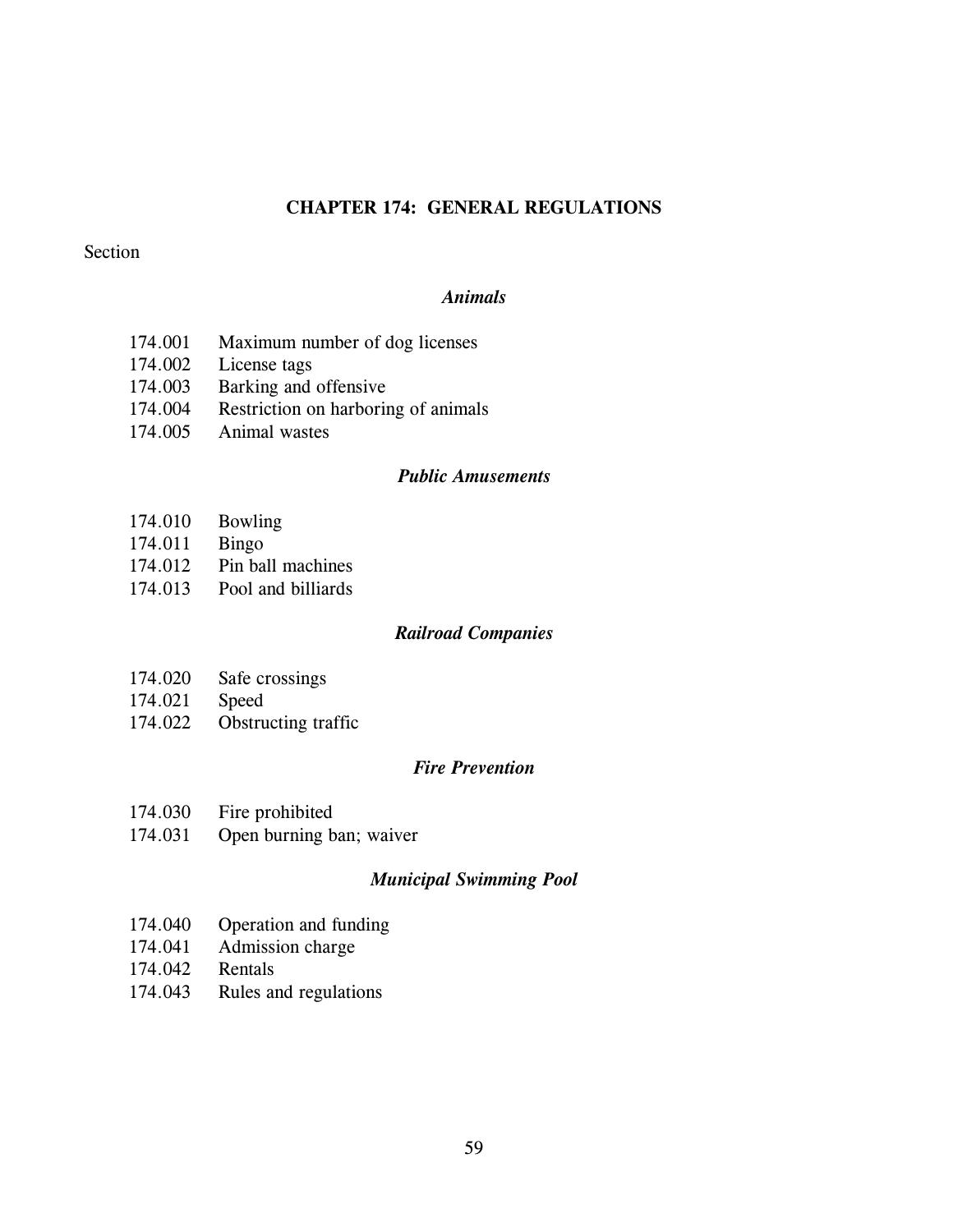## 60 **North Bend - Local Legislation**

### *Streets and Sidewalks*

| 174.055 | Maintenance of sidewalks |
|---------|--------------------------|
|         |                          |

174.056 Grading, paving and other improvements

#### *Trees*

174.065 Distances and clearances for planting

### *Miscellaneous fees*

174.075 Miscellaneous fees

## *Parks and Recreation*

174.080 Public parks and ballfields; hours closed

## *Municipal Auditorium*

- 174.090 Ownership
- 174.091 Rentals
- 174.092 Rules and regulations
- 174.093 Rental fees and terms

#### *Nuisances*

- 174.100 General provisions
- 174.101 Abatement services and notice procedure for nuisances
- 174.102 Enforcement
- 174.103 Expenses
- *Editors Note: Sections 91.20 through 91.25 of the NBC are revoked and replaced with §§ 174.100 through 174.103*

174.999 Penalty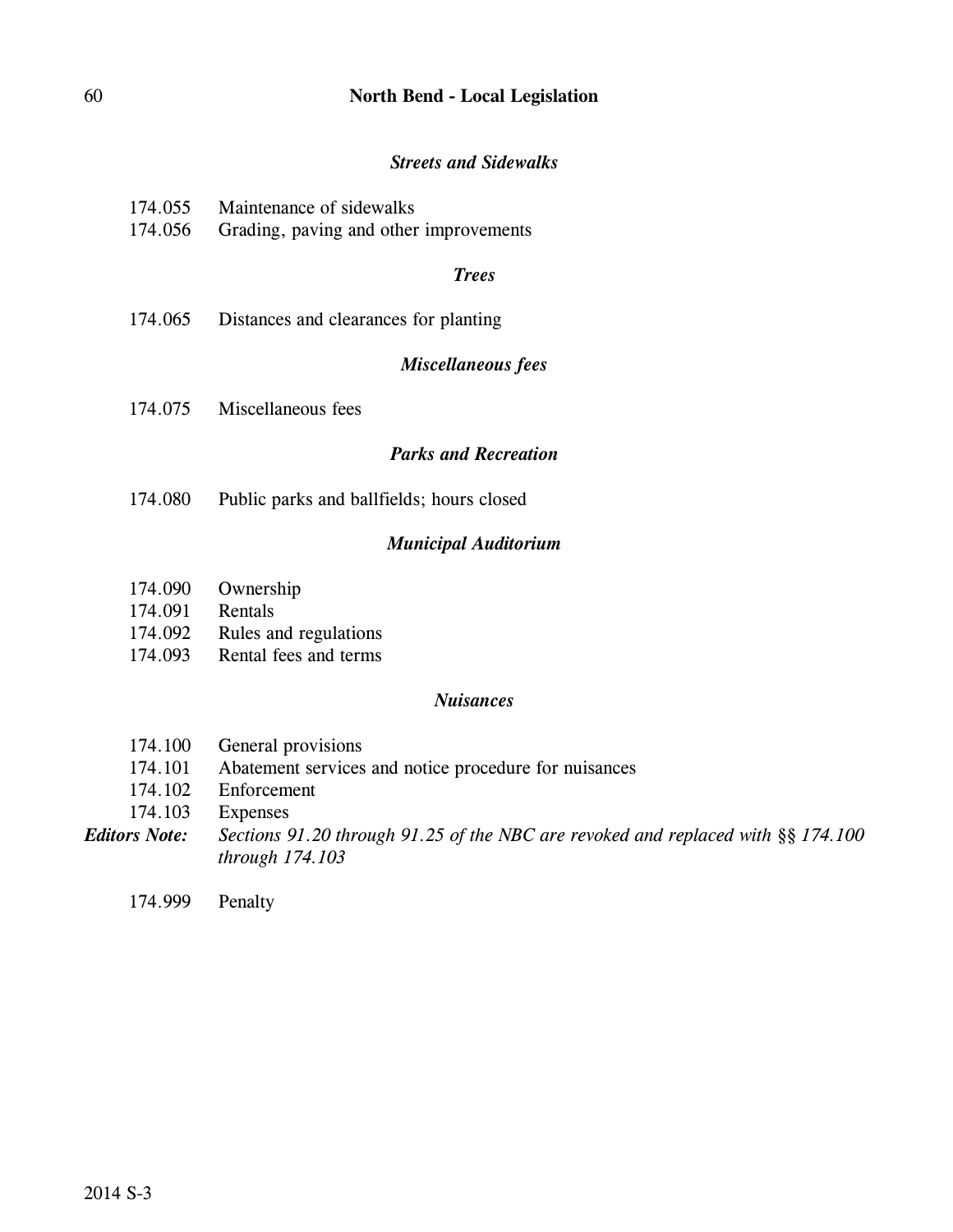## *ANIMALS*

### **§ 174.001 MAXIMUM NUMBER OF DOG LICENSES.**

(A) Any person who shall own, keep or harbor a dog over the age of six months within the municipality shall within 30 days after acquisition of said dog acquire a license for each such dog annually by or before the first day of January of each year.

(B) The tax shall be delinquent after January 31; provided, however, the possessor of any dog brought into or harbored within the corporate limits subsequent to January 1 of any year, shall be liable for the payment of the dog tax levied herein and such tax shall be delinquent if not paid within ten days thereafter.

(C) Licenses shall be issued by the Municipal Clerk upon the payment of a license fee (tax) of \$6 for each dog. Said license shall not be transfereable and no refund will be allowed in case of death, sale or other disposition of the licensed dog. The owner shall state at the time the application is made and upon printed forms provided for such purpose, the name of the owner and address, and the name, breed, color and sex of each dog owned and kept by said owner.

(D) A certificate that the dog has had a rabies shot, effective for the ensuing year of the license, shall be presented when the license is applied for and no license and tag shall be issued until the certificate is shown.

(E) By increasing the license fee to \$6 for each dog per year, and to further provide that if the license fee is delinquent, that is, not paid before February 1 of each year then said license fee shall be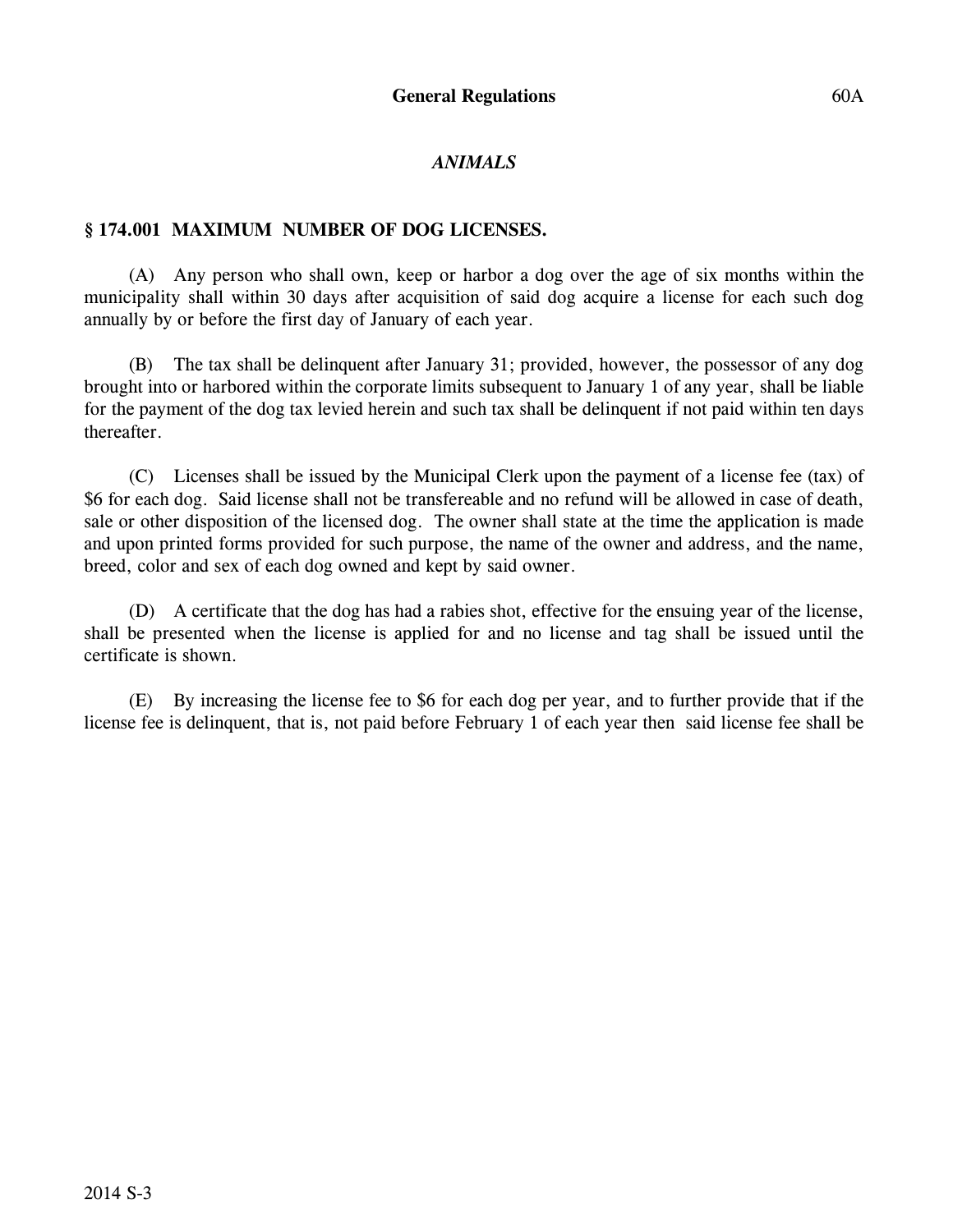\$6 and a penalty charge of \$6 shall be added. In addition, this section shall provide that no possessor of any dog shall harbor within the corporate limits of the city more than three dogs over the age of six months.

(Prior Code, § 6-101) (Am. Ord. 514, passed 7-3-12) *Statutory reference: Dog licenses, see Neb. RS 17-526, 54-603, 71-4412*

#### **§ 174.002 LICENSE TAGS.**

Upon the payment of the license fee, the Municipal Clerk shall issue to the owner of a dog a license certificate and a metallic tag for each dog so licensed. The metallic tags shall be properly attached to the collar or harness of all dogs so licensed and shall entitle the owner to keep or harbor the said dog until December 31 following such licensing. In the event that a license tag is lost and upon satisfactory evidence that the original plate or tag was issued in accordance with the provisions herein, the Municipal Clerk shall issue a duplicate or new tag for the balance of the year for which the license tax has been paid and shall charge and collect a fee of \$1 for each duplicate or new tag so issued. All license fees and collections shall be immediately credited to the General Fund. It shall be the duty of the Municipal Clerk to issue tags of a suitable design that are different in appearance each year.

(Prior Code, § 6-102)

*Statutory reference:*

*License tags, see Neb. RS 17-526, 54-603*

#### **§ 174.003 BARKING AND OFFENSIVE.**

(A) It shall be unlawful for any person to own, keep, or harbor any dog which, by making excessive noise, shall obstruct the use and enjoyment of property held by others in any neighborhood. The following definitions and conditions shall be applicable to enforcement of this section.

(B) *Definitions.* The following definitions shall be applied throughout this section. Where no definition is specified, the normal dictionary usage of the word shall apply.

*EXCESSIVE NOISE.* Any noise (i.e., barking, howling, yelping, or baying) produced by a dog which is so loud, continuous, or habitual as to disturb the peace and quiet of a neighbor.

*OTHERS IN ANY NEIGHBORHOOD* and *NEIGHBOR.* Shall apply to any individual residing in a residence structure which is within 100 yards of the property on which the animal is kept or harbored.

(C) It shall be unlawful for any person to own, keep, or harbor any dog which habitually chases pedestrians, drivers, or owners of horses or vehicles while they are on any public sidewalk, street, or alley in the municipality.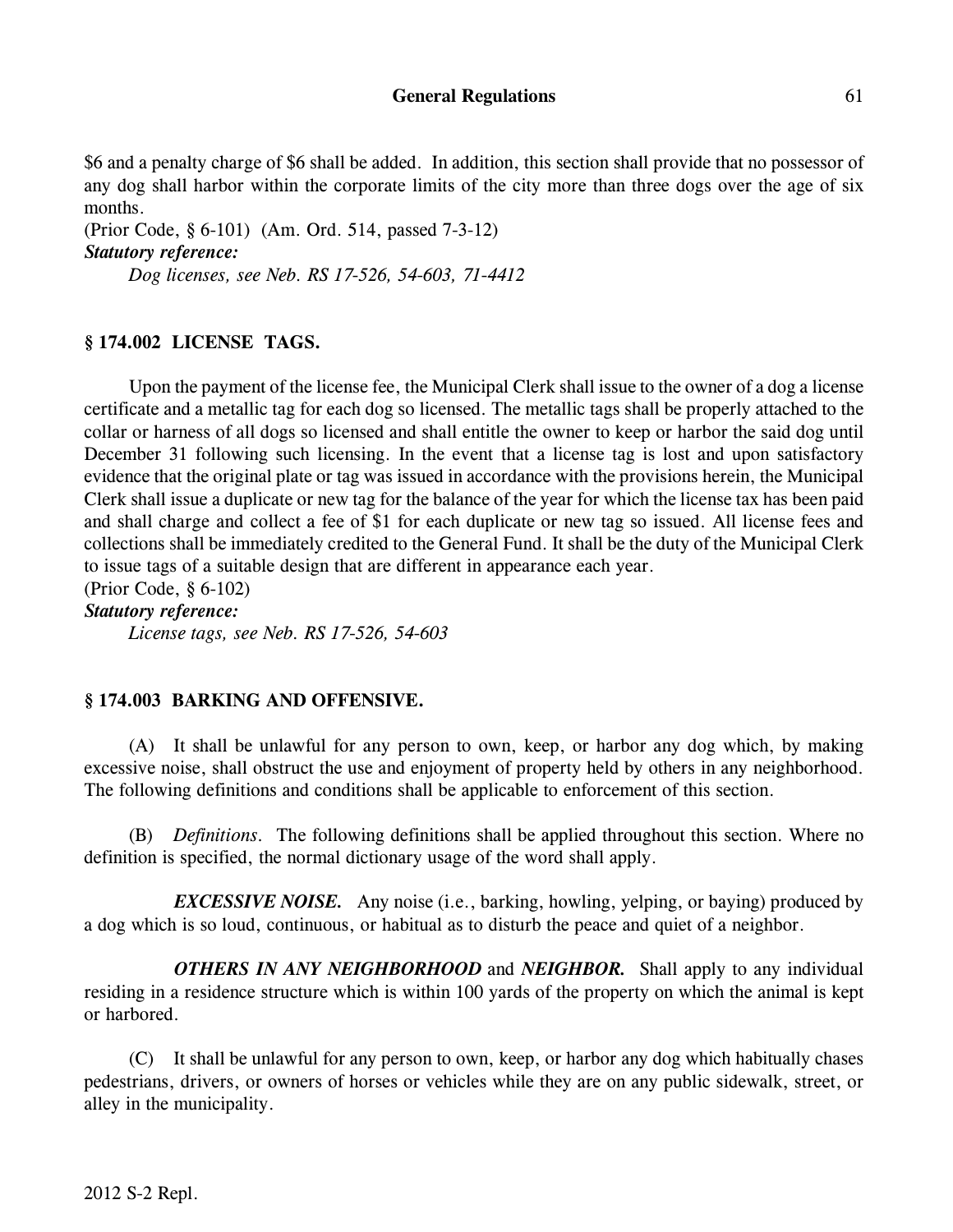#### 62 **North Bend - Local Legislation**

(D) Upon the signed, written complaint, filed with the Municipal Clerk, from one or more affected persons stating that they are willing to testify under oath that any dog owned by the person named in the complaint is an annoyance or disturbance, or otherwise violates the provisions of this section, the Utilities Superintendent or person designated by the governing body, shall investigate the complaint and, if in his/her opinion the situation warrants, shall notify the owner to silence and restrain such dog. Any person found to violate this section shall be cited and punishable as provided under § 174.999. Nothing in this section shall be construed to prohibit an officer from filing a complaint for excessive noise based on his/her own observations or personal knowledge. The provisions of this section shall not be construed to apply to the Municipal Dog Shelter.

(Prior Code, § 6-110) (Ord. 462, passed 5-2-06) Penalty, see § 174.999 *Statutory reference:*

*Barking, see Neb. RS 17-526*

#### **§ 174.004 RESTRICTION ON HARBORING OF ANIMALS.**

(A) It is hereby declared to be a nuisance and unlawful for any person to keep, harbor, maintain or hold animals or fowl as defined by this section with the city limits. Animals as used herein are defined and meant to include the following: cows, calves, hogs (including pot bellied pigs), horses, mules, sheep, bulls, goats, any wild animal, livestock, and poultry. Fowl is defined herein and meant to include chickens, ducks, geese, turkeys or poultry. Provided, however, the term animals and/or fowl shall not include those animals normally housed indoors in a cage or when outside in a cage or tethered to a person or stationary object, which shall include, but not be limited to, hamsters, gerbils, rabbits, guinea pigs, and birds such as parrots, parakeets or similar type or sized birds.

(B) Any person violating any provisions of this section or failing or neglecting or refusing to comply with the provisions thereof shall be deemed guilty of a misdemeanor and upon conviction thereof shall suffer the penalty as set forth in § 10.99 of the Nebraska Basic Code. (Prior Code, § 6-203)

#### **§ 174.005 ANIMAL WASTES.**

The owner of every animal other than a service animal as defined in the Americans With Disabilities Act, 42 U.S.C. § 1201 *et seq.*, shall be responsible for the immediate removal and proper disposal of any excreta deposited by his or her animal(s) on public walks, recreation areas or private property.

(Prior Code, § 6-204)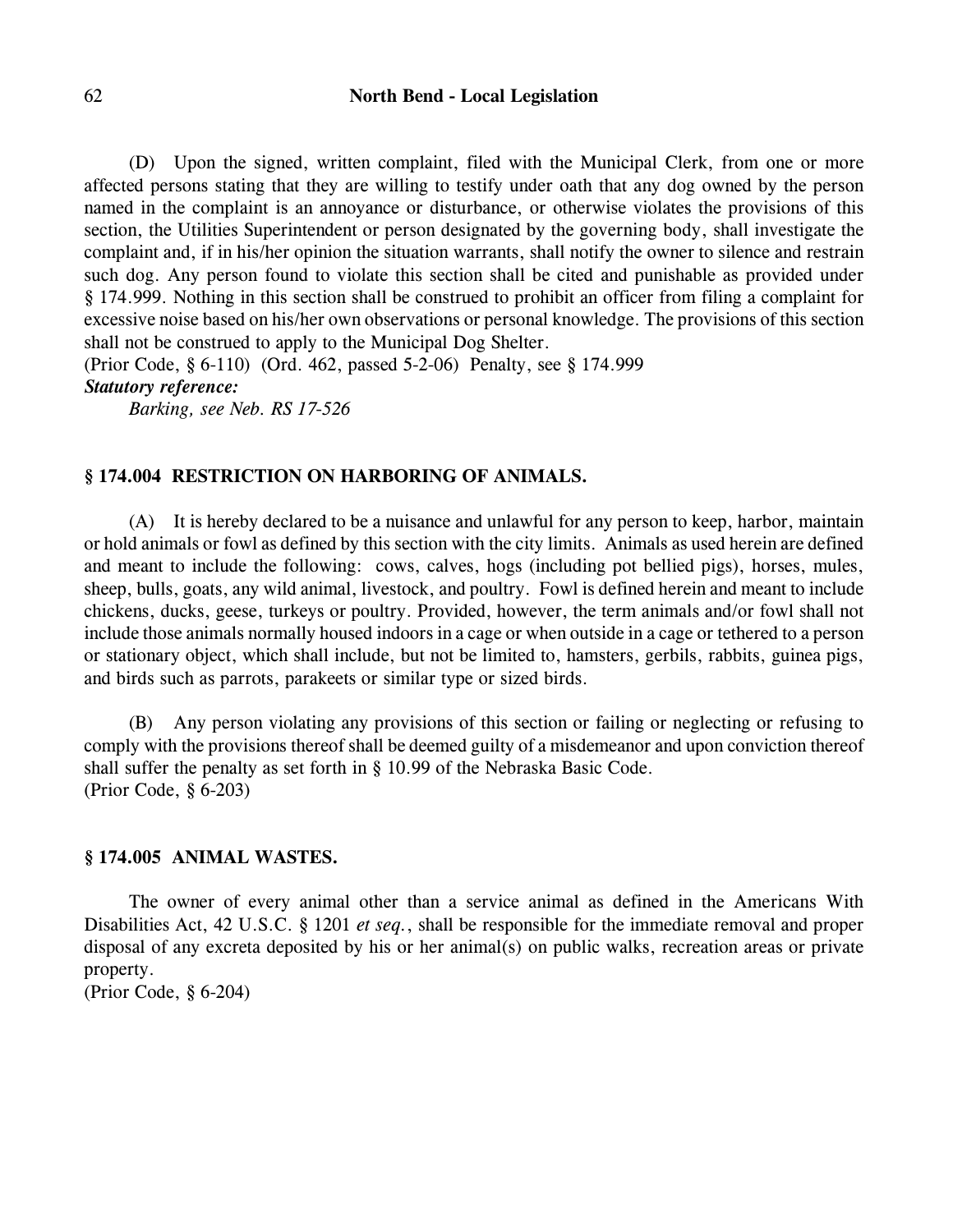## *PUBLIC AMUSEMENTS*

### **§ 174.010 BOWLING.**

(A) *Definition.* The following definition shall be applied throughout this section. Where no definition is specified, the normal dictionary usage of the word shall apply.

*BOWLING ALLEY.* Any room, building, or structure in which a game consisting of rolling a heavy ball down a wooden lane in an attempt to knock over wooden pins set upright at the opposite end of the lane is played whether, or not, it is in connection with any other business.

#### (B) *Regulation.*

(1) It shall be unlawful for any person or persons to own, maintain, or operate any bowling alley for profit without having first obtained a license from the municipality.

(2) Any person desiring a license to operate, maintain, or own a bowling alley shall file a written application with the Municipal Clerk. Said application form shall contain such information and documents or copies thereof, as the governing body deems necessary to determine whether to grant or reject the application.

(3) Upon determination that the granting of the license would be beneficial to the municipality, the governing body shall immediately direct the Municipal Clerk to issue the said license to the applicant upon the payment of a fee set by resolution of the governing body. Said license shall be subject to revocation at any time for good and sufficient cause by the governing body upon the issuance of proper notice and a hearing if the licensee should make such a request.

(4) Any person or persons so licensed shall be subject to any bond, fees, or other rules and regulations as may be set by resolution of the governing body for the benefit of the municipality. (Prior Code, §§ 10-301 and 10-302)

#### **§ 174.011 BINGO.**

(A) *Regulations.* 

(1) Games of bingo shall be conducted within the municipality in accordance with all laws of the municipality and the state if the said game of bingo is played for or involves profit or gain. Any association duly licensed by the state to conduct the game of bingo shall obtain a written permit from the governing body before commencing operation of said game.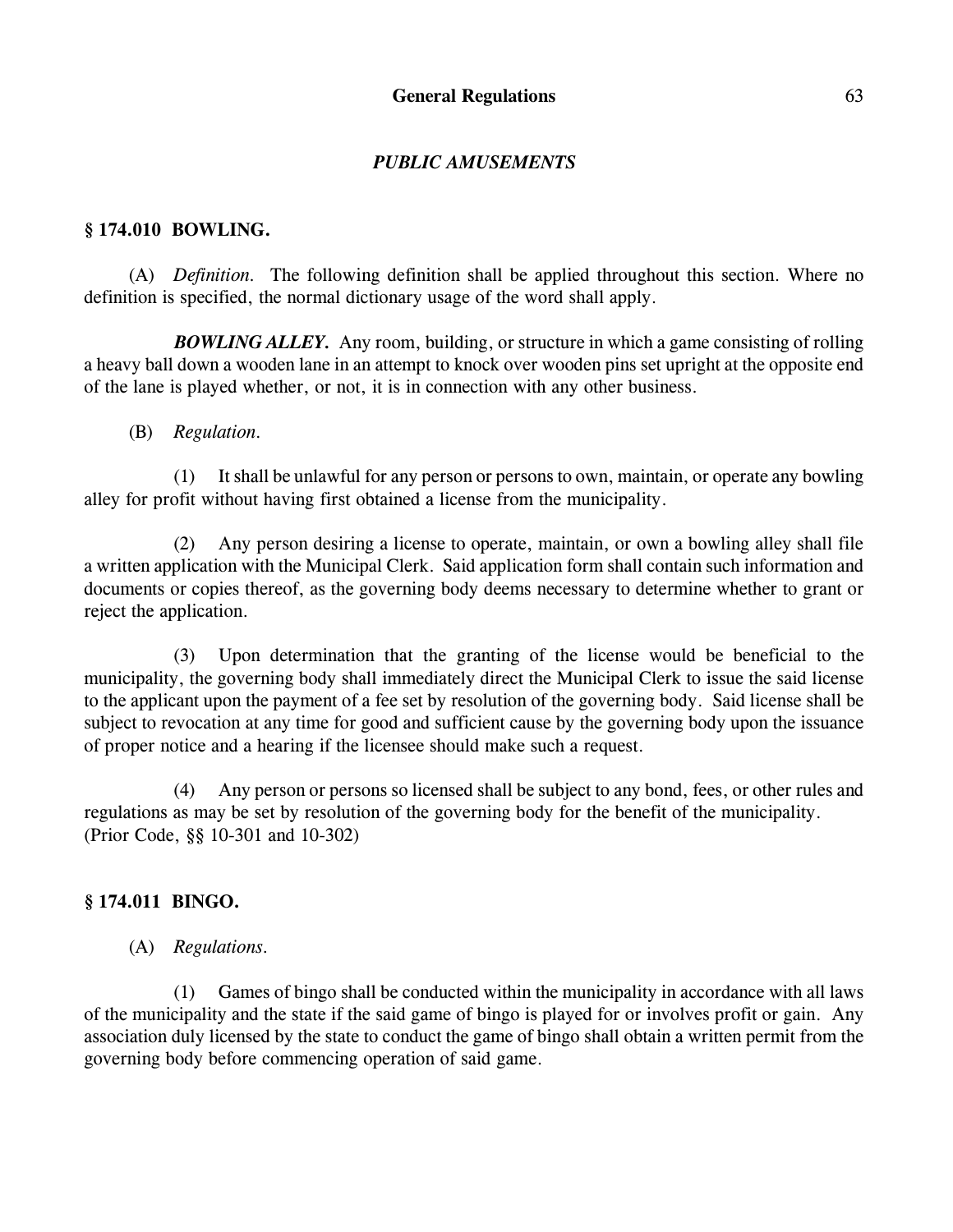### 64 **North Bend - Local Legislation**

(2) Application shall be made to the Municipal Clerk for such permit. Said application form shall contain such information and documents or copies thereof as the governing body deems necessary to determine whether to grant or reject the application.

(3) Upon the determination that granting the application would be proper, the governing body shall immediately direct the Municipal Clerk to issue the said license to the applicant upon the payment of a fee set by resolution of the governing body.

(4) Said license shall be subject to revocation at any time for good cause. Any person or persons, so licensed, shall be subject to any other fees, rules, and regulations which the governing body may designate.

(5) All permits so issued will automatically expire on March 31, following its issuance or renewal. The fee for each renewal unless otherwise prescribed shall be in the sum of \$10. Said fee shall be credited to the General Fund. The permit shall be on display at any place where a game of bingo is conducted.

(B) *Tax.* A tax of 5% of the gross receipts of each licensed association deriving revenue from the game of bingo is hereby imposed and levied against each such association and payable on or before the thirtieth day of the immediately succeeding calendar quarter to the Municipal Treasurer. Such tax shall be credited to the Municipal General Fund.

(C) *Quarterly report.* Each association conducting the game of bingo shall submit a written quarterly report to the Municipal Clerk covering the preceding calendar quarter on or before the thirtieth day of the immediately succeeding calendar quarter.

(D) *Incorporated regulation.* All applicable state statutes as they now exist or may hereafter be amended shall be, and will constitute, a part of this subchapter as if repeated verbatim herein, and violation of any state statute will be a distinct and separate offense against the municipality as well as against the state. Violators thereof shall be separately prosecuted by the municipality for each of such offenses, and if convicted, shall be deemed to be guilty of a misdemeanor.

(Prior Code, §§ 10-303 through 10-306)

### *Statutory reference:*

*Taxes, see Neb. RS 9-113 Bingo permits, see Neb. RS 9-115 Incorporated regulation, see Neb RS 9-101 through 9-123*

## **§ 174.012 PIN BALL MACHINES.**

(A) *Regulations.* It shall be unlawful for any person or persons to display for public use, own, maintain, or operate any pin ball machine, game or other mechanical amusement device which, upon the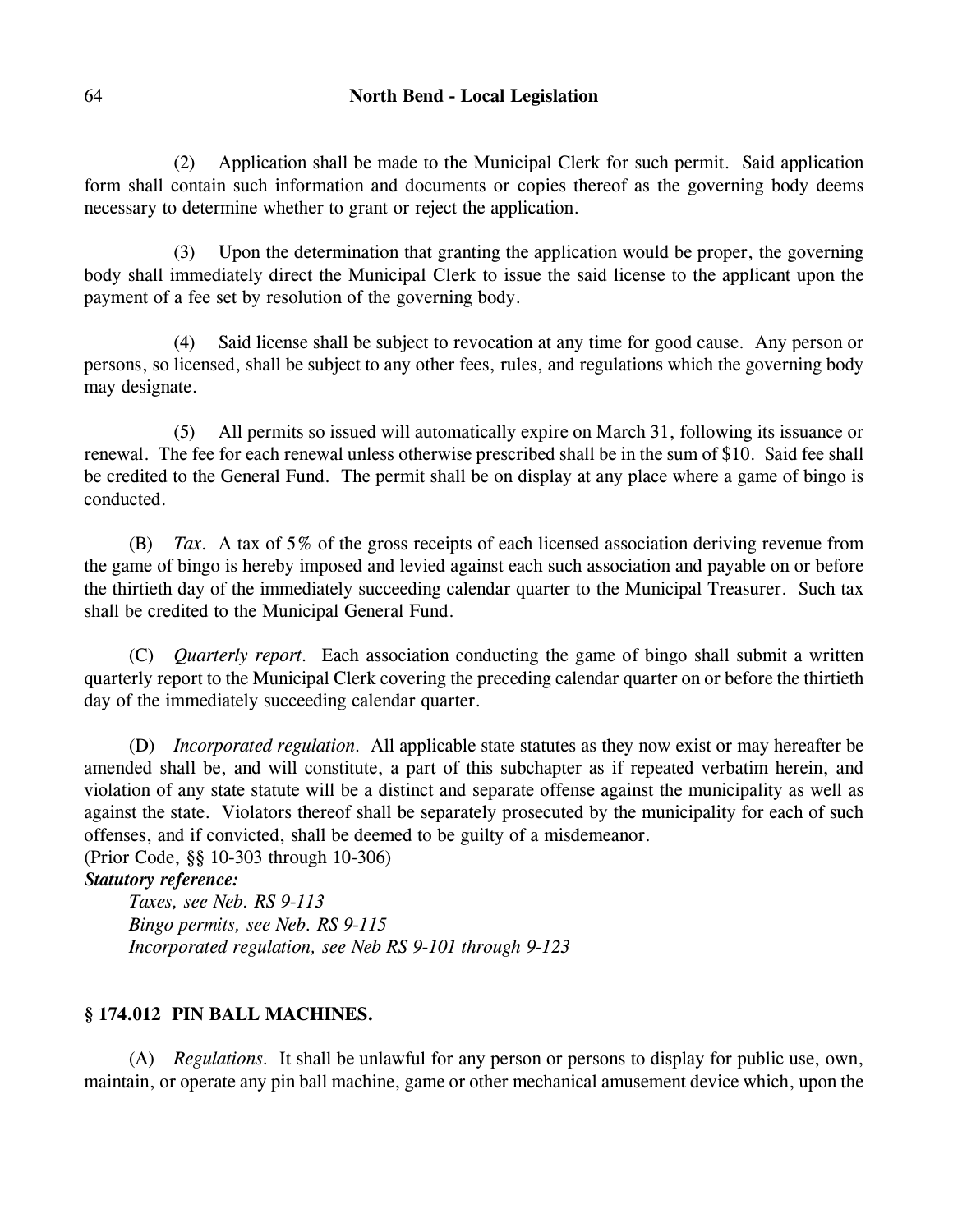#### General Regulations 65

insertion of a coin, may be operated for amusement, without first obtaining a license from the municipality. Application shall be made to the Municipal Clerk and shall contain all information and documents which the governing body may deem necessary to determine whether to grant or reject said application. Upon the determination that it would be proper to grant such application, the governing body shall immediately direct the Municipal Clerk to issue the said license to the applicant upon the payment of the appropriate fee. Nothing herein shall be construed to authorize or legalize any machine or device prohibited by law. Any license so granted shall be subject to revocation by the governing body for good cause after proper notice has been served and the licensee has been allowed a hearing.

(B) *Gambling.* It shall be unlawful for any person to allow any patron of his or her business, in which pin ball machines, or other mechanical devices used for amusement purposes are present, to used said machines for gambling purposes.

(Prior Code, §§ 10-307 and 10-308)

## *Statutory reference:*

*Pin ball machines and gambling, see Neb. RS 28-945*

#### **§ 174.013 POOL AND BILLIARDS.**

(A) *Definition.* The following definition shall be applied throughout this section. Where no definition is specified, the normal dictionary usage of the word shall apply.

*POOL AND BILLIARDS.* A game played on a table in which the object is to drive balls into the pockets, and which is conducted for profit or gain. All ordinances relating to pool and billiards shall apply to any such game whether or not it is conducted in connection with any other business.

(B) *Regulation.* It shall be unlawful for any person or persons, to own, maintain, or operate any game of pool or billiards for profit or gain without having first obtained a license from the municipality. Any person desiring a license to operate, maintain, or own a pool or billiard game or hall shall file a written application with the Municipal Clerk. Said application form shall contain such information and documents, or copies thereof, as the governing body deems necessary to determine whether to grant or reject the application. Upon the determination that the granting of the license would be beneficial to the municipality, the governing body shall immediately direct the Municipal Clerk to issue the license to the applicant upon the payment of a fee set by resolution of the governing body. Said license shall be subject to revocation at any time for good and sufficient cause by the governing body upon the issuance of proper notice, and a hearing if the licensee should make such a request. Any person or persons so licensed shall be subject to any bond, fees, or other rules and regulations as may be set by resolution of the governing body for the benefit of the municipality.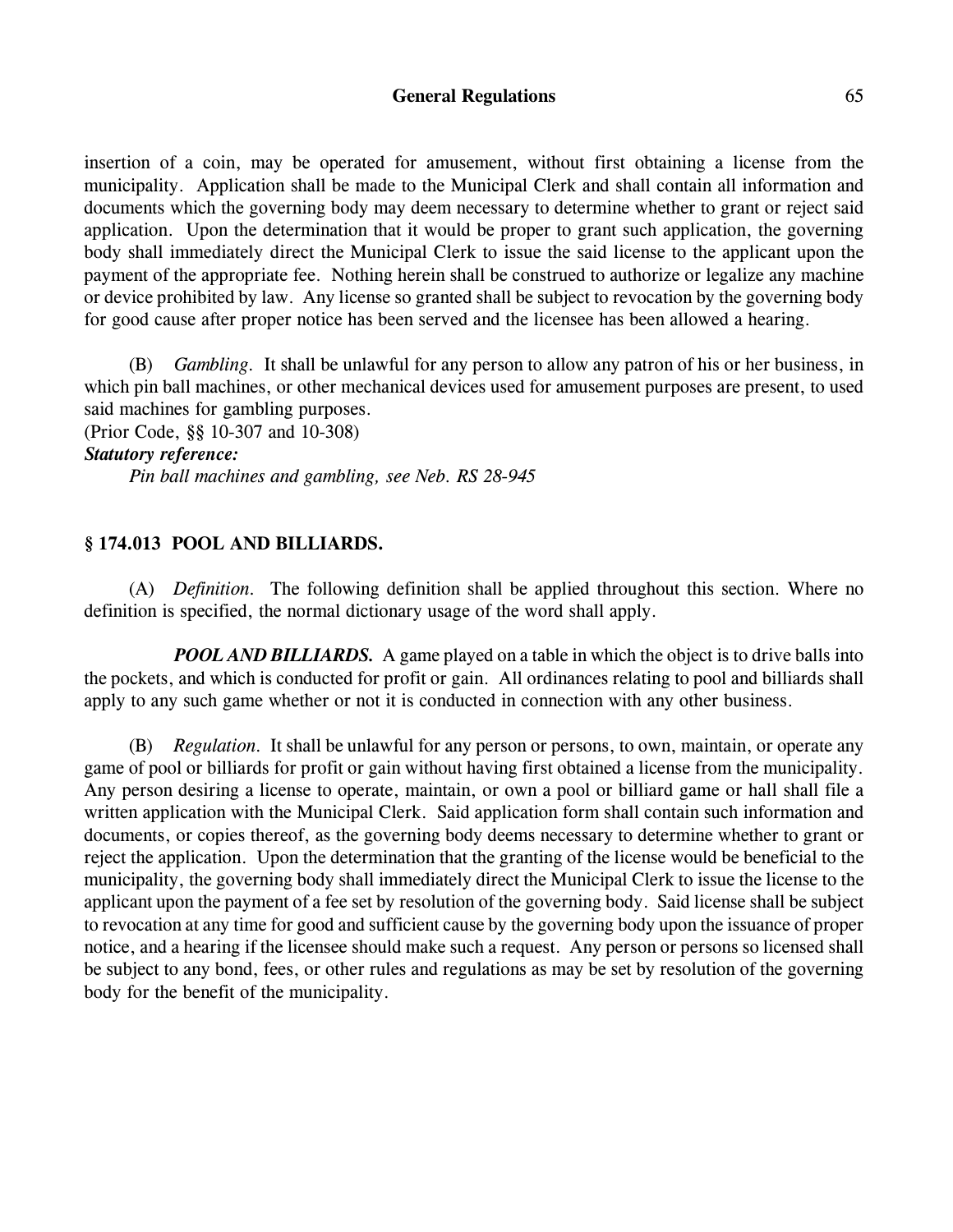#### 66 **North Bend - Local Legislation**

(C) *Operator's responsibility.* It shall be unlawful for the owner or operator of a pool and billiards establishment to allow or permit any disturbance of the peace, fighting, gambling, drunkenness, use of profanity, obscene books and pictures.

(Prior Code, §§ 10-309 through 10-311)

*Statutory reference:*

*Regulating pool tables, Neb. RS 17-120*

#### *RAILROAD COMPANIES*

#### **§ 174.020 SAFE CROSSINGS.**

It shall be the duty of every railroad company doing business in, or traveling through, the municipality to keep in a suitable, and safe condition the crossings and right-of-way in the municipality. If any such crossing shall at any time fall into disrepair and become unsafe, or inconvenient for public travel, the governing body may, by resolution, call upon the said company to make whatever repairs that it may deem necessary to correct the dangerous condition. Notice of the said resolution shall be served upon the local agent of the said company. In the event that the railroad shall fail, or neglect to repair, and correct the said condition as aforesaid within 48 hours, neglect for each 24 hours thereafter shall be deemed, and is hereby made a separate, and distinct offense against the provisions herein. (Prior Code, § 10-417)

#### *Statutory reference:*

*Safe crossing, see Neb. RS 17-143 and 17-144*

#### **§ 174.021 SPEED.**

It shall be unlawful for any railroad company, its employees, agents, or servants to operate a railroad engine, locomotive, or other vehicle on its tracks within or through the municipality at a speed in excess of 35 miles per hour.

(Prior Code, § 10-418)

*Statutory reference:*

*Speed regulations, see Neb. RS 17-551 and 17-552*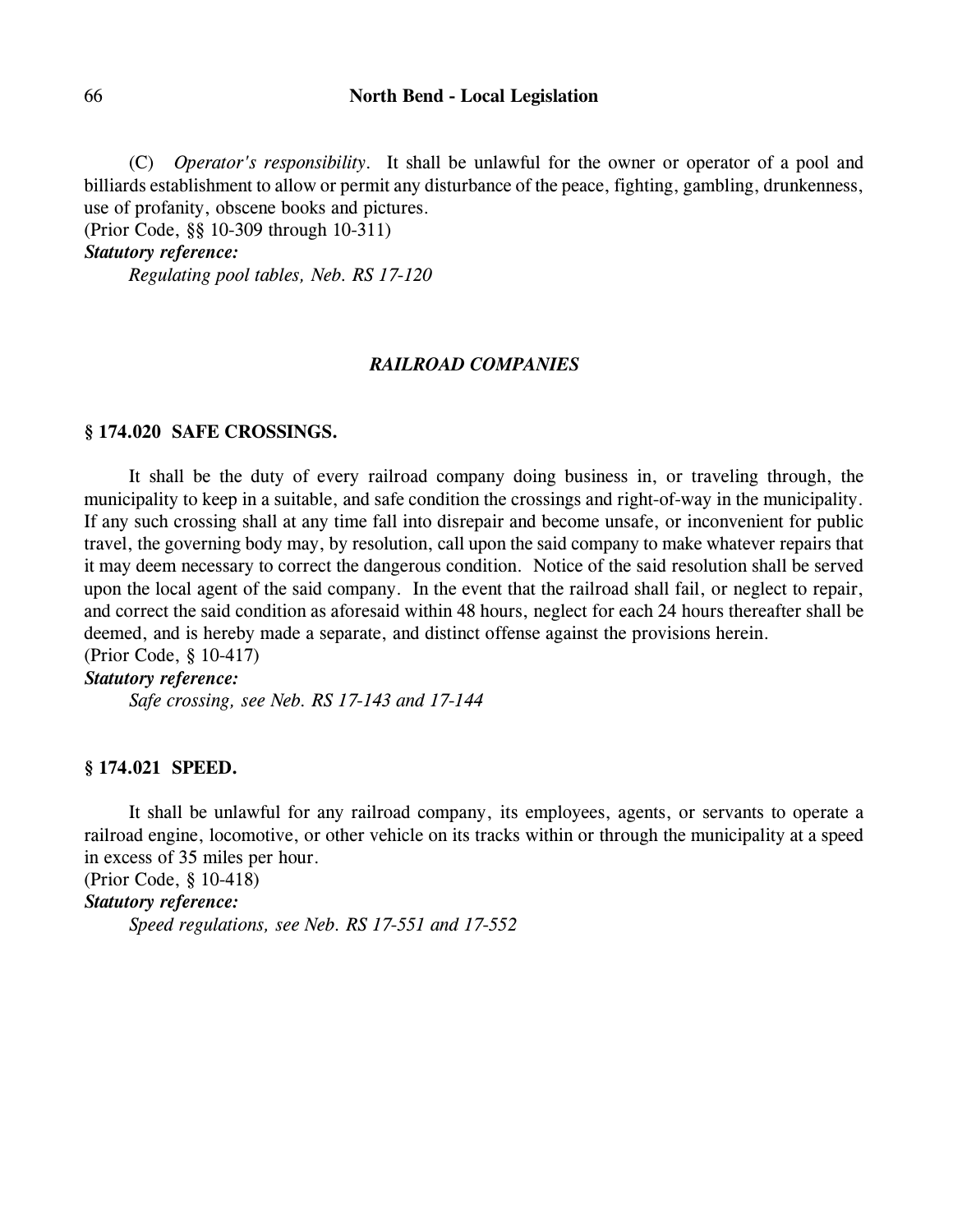## **§ 174.022 OBSTRUCTING TRAFFIC.**

It shall be unlawful for any railroad company, its employees, agents, or servants operating a railroad through the municipality to obstruct traffic on any public street, except in the event of an emergency, for a longer period at one time than ten minutes.

### (Prior Code, § 10-419) *Statutory reference:*

*Obstructing traffic by trains, see Neb. RS 17-552*

### *FIRE PREVENTION*

### **§ 174.030 FIRE PROHIBITED.**

(A) There shall be a statewide open burning ban on all bonfires, outdoor rubbish fires, and fires for the purpose of clearing land.

(B) The North Bend Rural Fire Department Chief, or his/her designee, may waive an open burning ban under division (A) above for an area under his or her jurisdiction by issuing an open burning permit to a person requesting permission to conduct open burning. The permit issued by said Fire Chief or his or her designee to a person desiring to conduct open burning shall be in writing, signed by said Fire Chief or his or her designee, and on a form prescribed by the State Fire Marshal. Such permit to permit open burning shall include, but not be limited to the following:

(1) For fires conducted for the purpose of training Fire Department Personnel.

(2) For the purpose of ceremonial practices or retirement of flags of the United States.

(3) For destroying dangerous materials, diseased vegetation, or abatement of a fire hazard.

(4) For land clearing on roads or other construction activity, or for vegetative clearing in use in an agricultural operation upon agricultural zoned land within the limits of the city.

(5) For the purpose of destruction of materials after cleanup after a natural disaster.

(C) Notwithstanding the foregoing, it shall be unlawful to cause or allow any burning of household or yard waste materials, including, but not limited to, wood, paper, cardboard, rakings, leaves, grass, weeds, litter, garbage, refuse, or sweepings, either on public or private property within the limits of the city except as follows: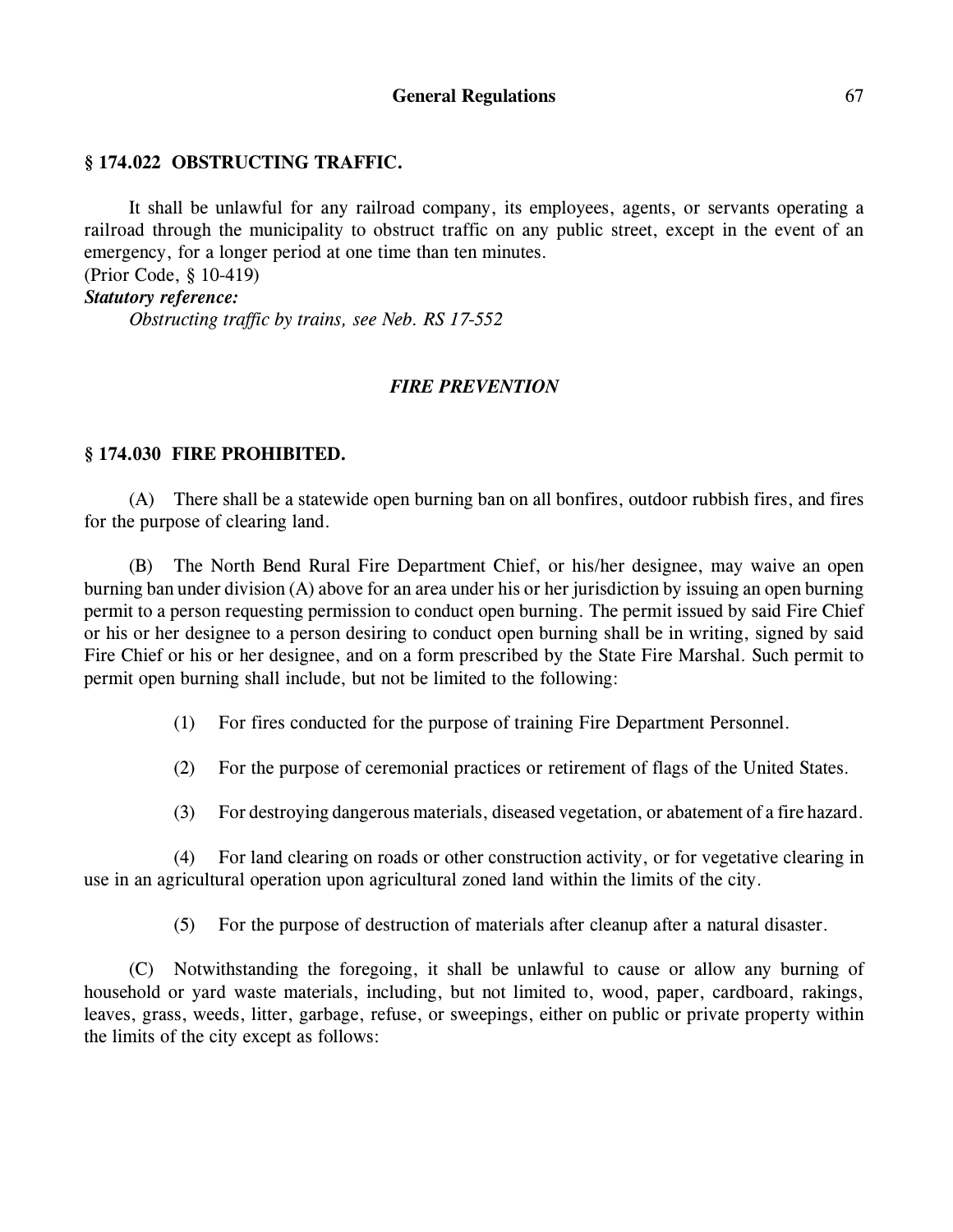(1) For outdoor cooking contained in portable or permanent grills.

(2) For solely recreational purposes where no hazard is created. This includes, but is not limited to, bug candles, Tiki torches, and contained portable or permanent fire pits.

- (3) For heating furnaces or fireplaces in buildings.
- (4) When used in the regular course of trade of a business in a building.

(D) The permit available pursuant to division (2) above shall not change or alter the requirement for any person seeking a permit for open burning to obtain such a permit from the Nebraska Department of Environmental Quality or the State of Nebraska Fire Marshal as may be required by the laws of the state.

(E) No open burning which may be permitted pursuant to the terms of this section shall be conducted unless a responsible person is supervising such burning at all times and there is an adequate water supply available to put the fire out if necessary.

(F) The North Bend Rural Fire Department Chief may adopt and promulgate rules and regulations listing the conditions acceptable for issuing a permit to conduct open burning under division (B).

(G) It shall be unlawful to keep, store or maintain in any building or on any premises, any household or yard waste, including, but not limited to, refuse, debris, rubbish, garbage, or other loose, combustible waste material, except recognized fuels, in such manner as will enhance the danger of fire on said premises, when located within the city limits of the city. This section shall not apply to household or yard waste temporarily stored or contained while waiting removal, such as, garbage collection so long as said storage does not create a nuisance or hazard. (Ord. 452, passed 7-19-05)

## **§ 174.031 OPEN BURNING BAN; WAIVER.**

Section 91.30(E) of the Nebraska Basic Code of Ordinances for Cities of the Second Class, regarding the open burning ban and waivers to this ban, shall be amended to read in its entirety:

(E) These funds shall not reduce the tax requirements for the Fire Department. No such fee shall be collected from any state or political subdivision to which such a permit is issued to conduct open burning under division (B) of this section in the course of that state's or political subdivision's official duties.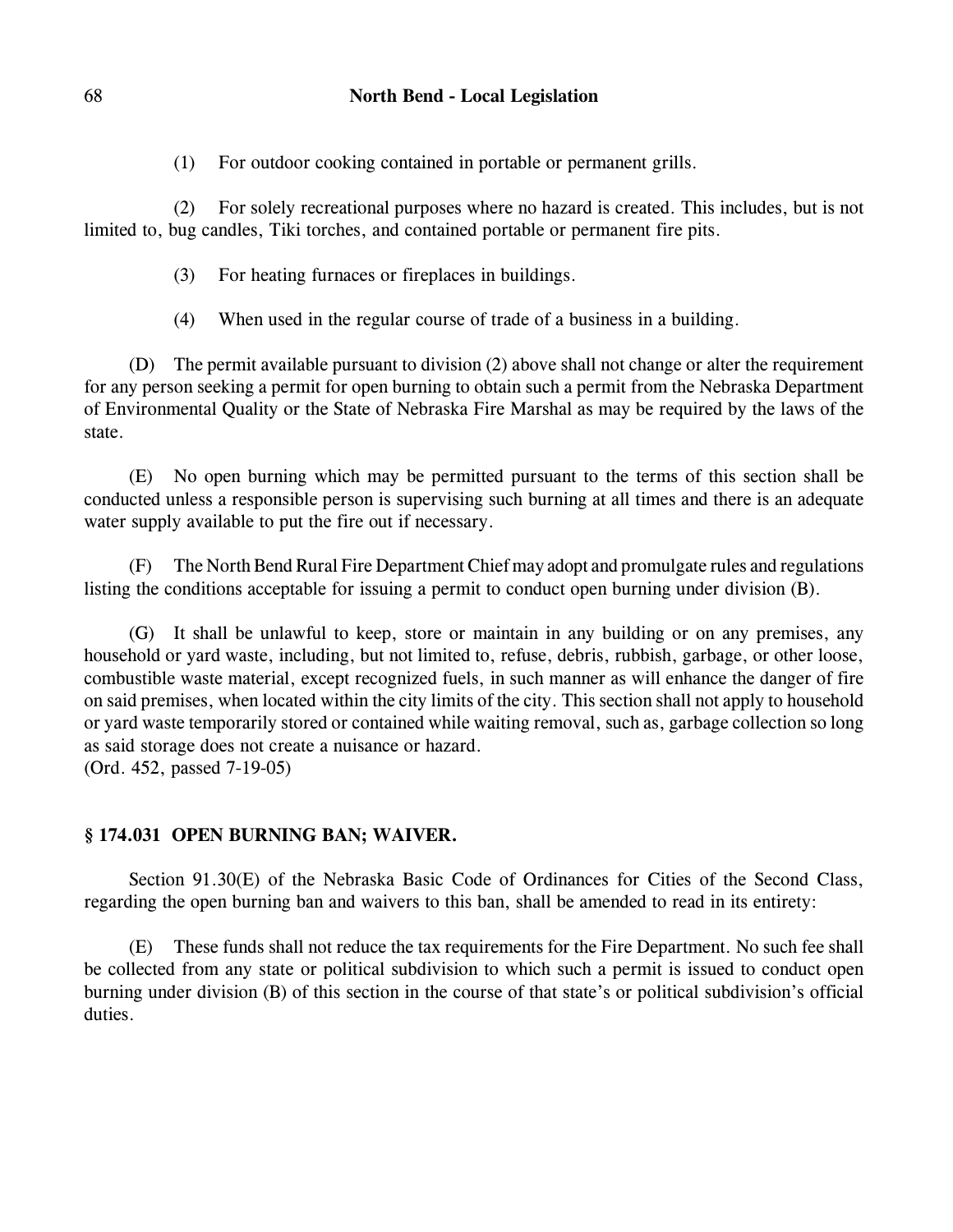#### *MUNICIPAL SWIMMING POOL*

#### **§ 174.040 OPERATION AND FUNDING.**

The municipality owns and manages the municipal swimming pool. The governing body, for the purpose of defraying the cost of the management, maintenance, and improvements of the swimming pool may each year levy a tax not exceeding the maximum limit prescribed by state law, on the actual valuation of all real estate and personal property within the municipality that is subject to taxation. The revenue from the said tax shall be known as the Swimming Pool Fund and shall include all gifts, grants, deeds of conveyance, bequests, or other valuable income-producing personal property and real estate from any source for the purpose of endowing the swimming pool. The Swimming Pool Fund shall at all times be in the custody of the Municipal Treasurer. The Board of Park Commissioners shall manage the swimming pool. The Board shall have the power and authority to hire and supervise the Swimming Pool Manager and such employees as they may deem necessary and shall pass such rules and regulations for the operation of the Swimming Pool as may be proper for its efficient operation. All actions by the Board shall be under the supervision and control of the governing body. (Prior Code, § 3-601)

*Statutory reference:*

*Operation and expense of public pool, Neb. RS 17-948, 17-951 and 17-951*

#### **§ 174.041 ADMISSION CHARGE.**

The Board of Park Commissioners may, for the purpose of defraying the expenses involved in maintaining, improving, managing, and beautifying the swimming pool, make a reasonable admission charge for the use by any person of the municipal swimming pool. The said charges shall be on file at the office of the Municipal Clerk and shall also be posted in a conspicuous place at the municipal swimming pool for public inspection. Such rates may be structured for classes of persons in a reasonable manner; Provided, that nothing herein shall be construed to permit or allow discrimination on the basis of race, creed, color, or national origin in the classification of persons for admission charges.

(Prior Code, § 3-602)

#### *Statutory reference:*

*Admission charges, see Neb. RS 17-949*

#### **§ 174.042 RENTALS.**

The Board of Park Commissioners shall have the authority to rent the municipal swimming pool to such organizations and other persons as they may in their discretion see fit, subject to the review of the governing body. The Board shall prescribe rules and regulations for such rentals and shall require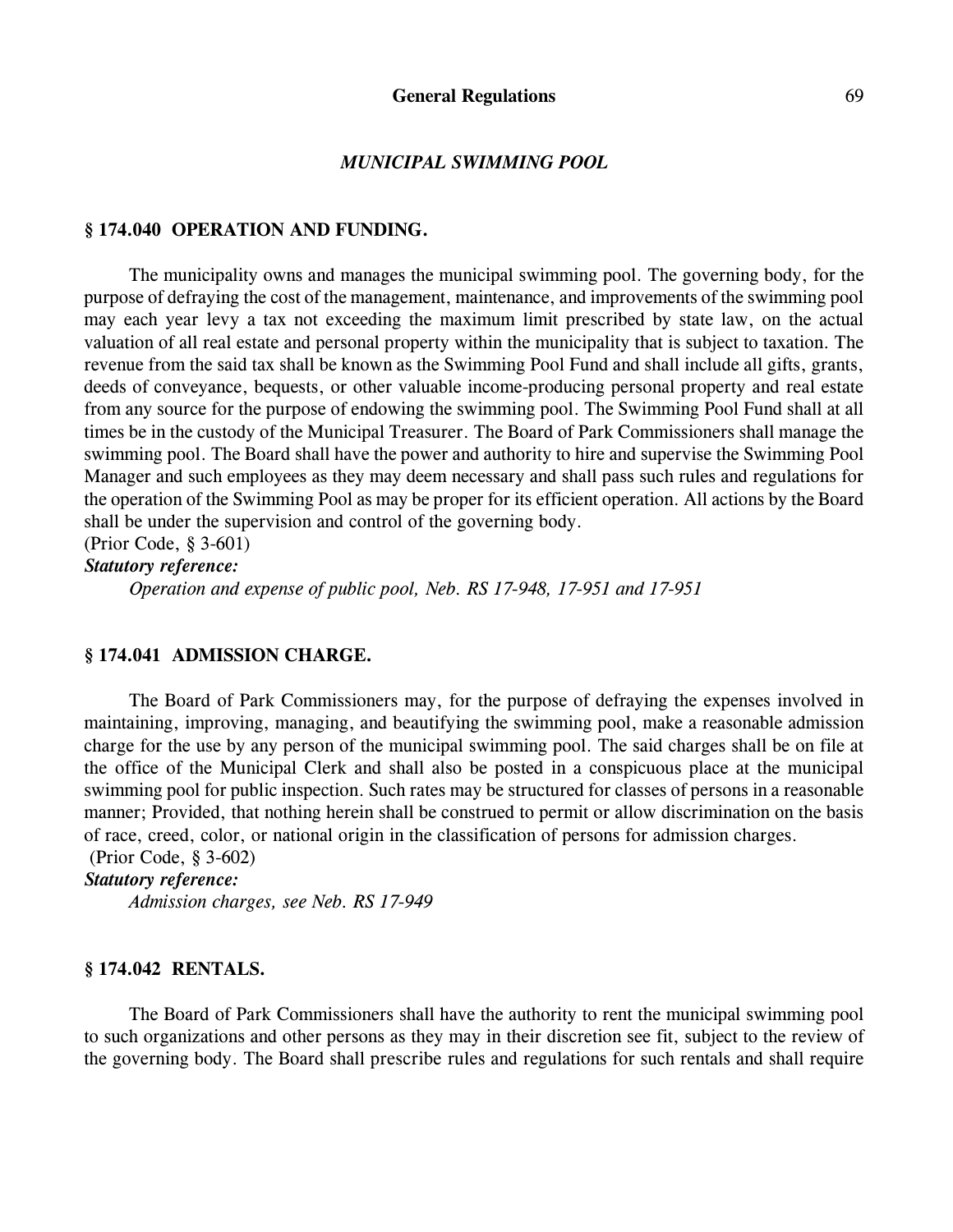an appropriate number of qualified lifeguards to be in attendance during the rental period. Such fees and other costs shall be on file at the office of the Municipal Clerk and posted in a conspicuous place at the Municipal Swimming Pool.

(Prior Code, § 3-603)

*Statutory reference:*

*Swimming pools, see Neb. RS 17-949*

#### **§ 174.043 RULES AND REGULATIONS.**

The Board of Park Commissioners shall have the power and authority to enact bylaws, rules, and regulations for the protection of those using the swimming pool and for the efficient management thereof. They may provide suitable penalties for the violation of such bylaws, rules, and regulations subject to the review and supervision of the governing body.

(Prior Code, § 3-604)

*Statutory reference:*

*Rules and regulations for pools, see Neb. RS 17-949*

#### *STREETS AND SIDEWALKS*

#### **§ 174.055 MAINTENANCE OF SIDEWALKS.**

(A) Every owner of any lot, lots, or piece of land within the corporate limits shall at all times keep and maintain the sidewalk along and contiguous to said lot, lots, or pieces of land, as the case may be, in good and proper repair, and in a condition reasonably safe for travel for all travelers thereon. In the event that the owner or owners of any lot, lots, or lands, abutting on any street, avenue, or part thereof shall fail to construct or repair any sidewalk in front of his, her, or their lot, lots, or lands, within the time and in the manner as directed and required herein after having received due notice to do so, they shall be liable for all damages or injury occasioned by reason of the defective or dangerous condition of any sidewalk, and the governing body shall have power to cause any such sidewalks to be constructed or repaired and assess the costs thereof against such property.

(B) In the event the property owner is a non-resident of the county in which the property lies, the municipality shall, before levying any special assessment against that property, send a copy of any notice required by law to be published by means of certified mail, return receipt requested to the last known address of the non-resident property owner. The last known address shall be that address listed on the current tax rolls at the time such required notice was first published. (Prior Code, § 8-202)

*Statutory reference:*

*Sidewalk maintenance, see Neb. RS 17-557.01*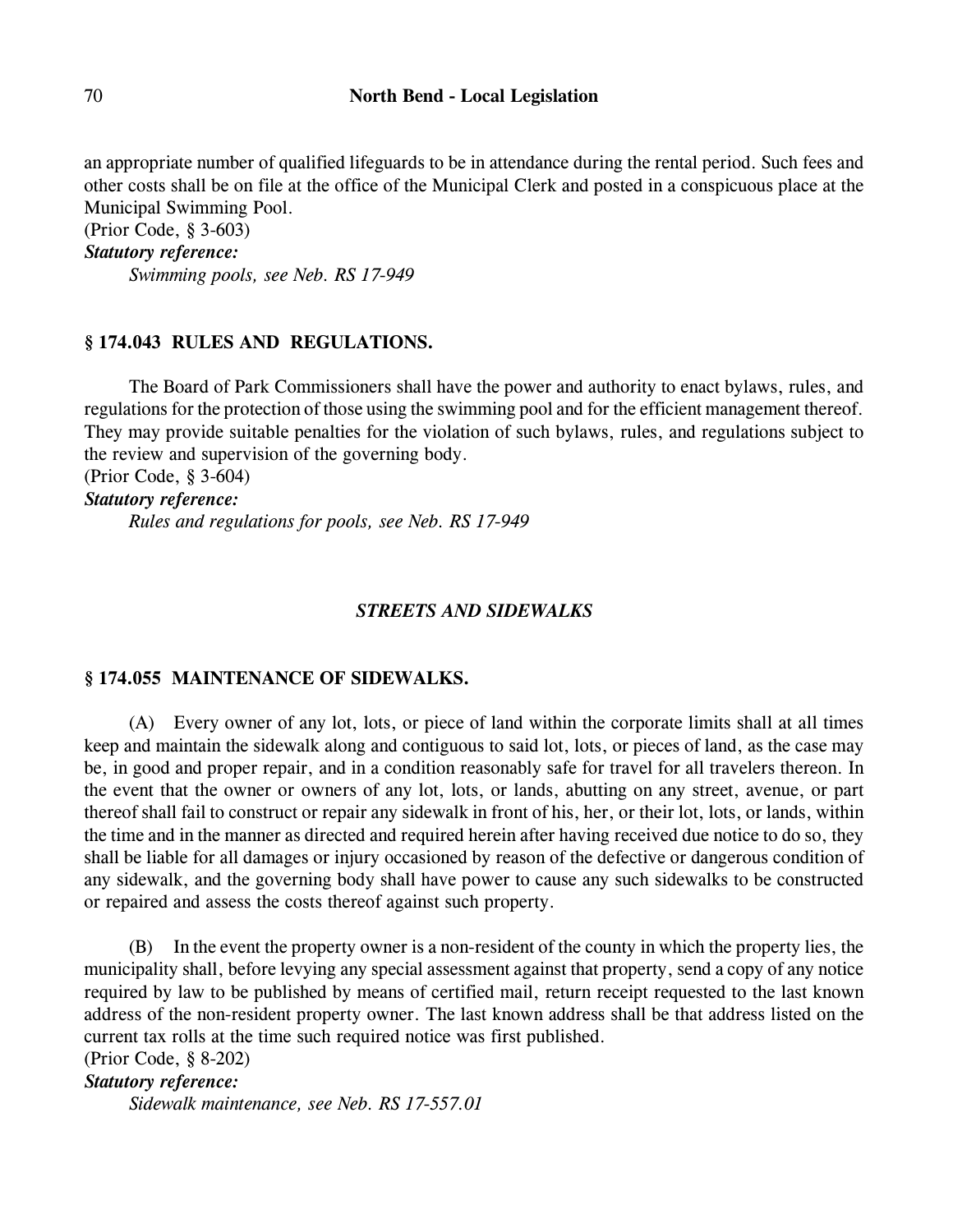## **§ 174.056 GRADING, PAVING AND OTHER IMPROVEMENTS.**

The city has the power to provide for the grading and repair of any street, avenue, or alley, and the construction of bridges, culverts, and sewers, to include snow removal from alleys and providing gravel and grading thereof. No street, avenue, or alley shall be graded, nor snow removed therefrom, or gravel provided thereto, unless such grading, snow removal, or providing of gravel is ordered to be done by the affirmative vote of two-thirds of the City Council.

(Ord. 492, passed 1-19-10)

## *Statutory reference:*

*Grading and repair of streets, see Neb. RS 17-508*

#### *TREES*

## **§ 174.065 DISTANCES AND CLEARANCES FOR PLANTING.**

(A) Street trees may be planted in the tree lawn where there is more than six feet between the edge of the sidewalk and the curb of the street. Street trees shall be planted no closer than three feet from a sidewalk, driveway or street.

(B) No street tree shall be planted closer than 35 feet from any street corner, measured from the point of the nearest intersection of curbs or curblines.

(C) No street tree shall be planted closer than ten feet from any fireplug.

(D) Special permission must be obtained from the community forest manager when planting street trees within ten feet of any point on a line on the ground immediately below any overhead utility wire.

(E) All street trees should be planted at least 20 feet from street light pole. (Prior Code, § 8-508)

## *MISCELLANEOUS FEES*

#### **§ 174.075 MISCELLANEOUS FEES.**

The following fees shall be required: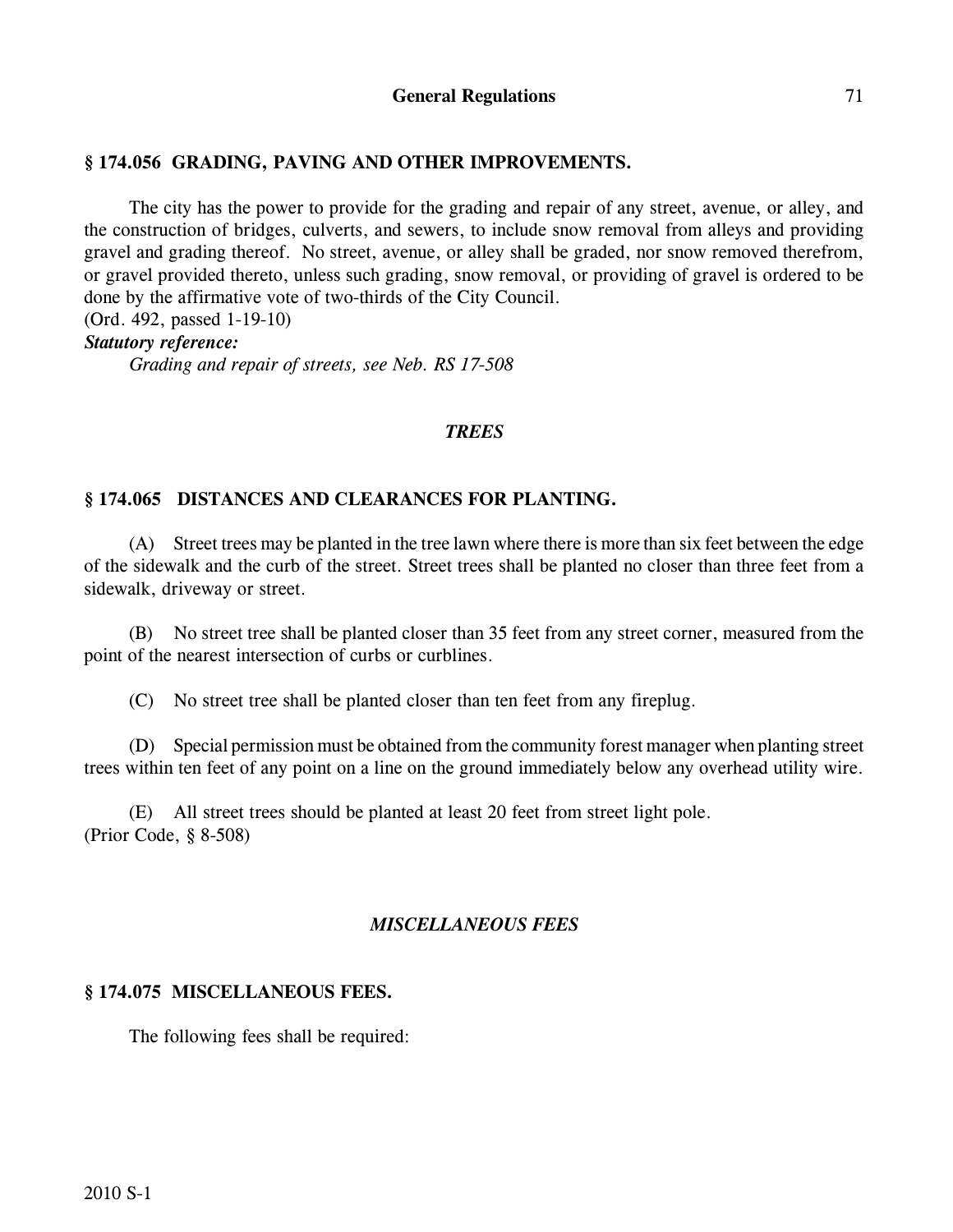| Tree permit fee                                 | $$0.00 - no$ fee                              |
|-------------------------------------------------|-----------------------------------------------|
| Sign/canopy permit                              | \$50.00                                       |
| Cut paving permit                               | \$50.00                                       |
| <b>Fence Permit</b>                             | \$15.00                                       |
| <b>Building Permits:</b>                        |                                               |
| \$2,500.00 to \$3,000.00                        | \$15.00                                       |
| \$3,001.00 to \$5,000.00                        | \$25.00                                       |
| \$5,001.00 to \$7,000.00                        | \$30.00                                       |
| \$7,001.00 to \$10,000.00                       | \$35.00                                       |
| \$10,001.00 to \$15,000.00                      | \$45.00                                       |
| \$15,001.00 to \$20,000.00                      | \$55.00                                       |
| \$20,001.00 to \$25,000.00                      | \$65.00                                       |
| \$25,001.00 to \$40,000.00                      | \$75.00                                       |
| \$40,001.00 to \$60,000.00                      | \$85.00                                       |
| \$60,001.00 to \$75,000.00                      | \$100.00                                      |
| \$75,001.00 to \$100,000.00                     | \$110.00                                      |
| \$100,001.00 to \$125,000.00                    | \$125.00                                      |
| \$125,001.00 to \$150,000.00                    | \$140.00                                      |
| \$150,001.00 to \$175,000.00                    | \$150.00                                      |
| \$175,001.00 to \$200,000.00                    | \$160.00                                      |
| For each \$1,000 over \$200,000                 | Permit shall increase \$1.75 per<br>thousand. |
| Photocopy fee                                   | \$0.20 per page                               |
| Copies of city records                          | $$5.00$ minimum $+1.00$ /page                 |
| Labor fee to clean up and/or mow nuisance areas | \$80.00/hr.                                   |
| Impoundment fee                                 | \$50.00                                       |
| Tobacco license fee                             | \$10.00                                       |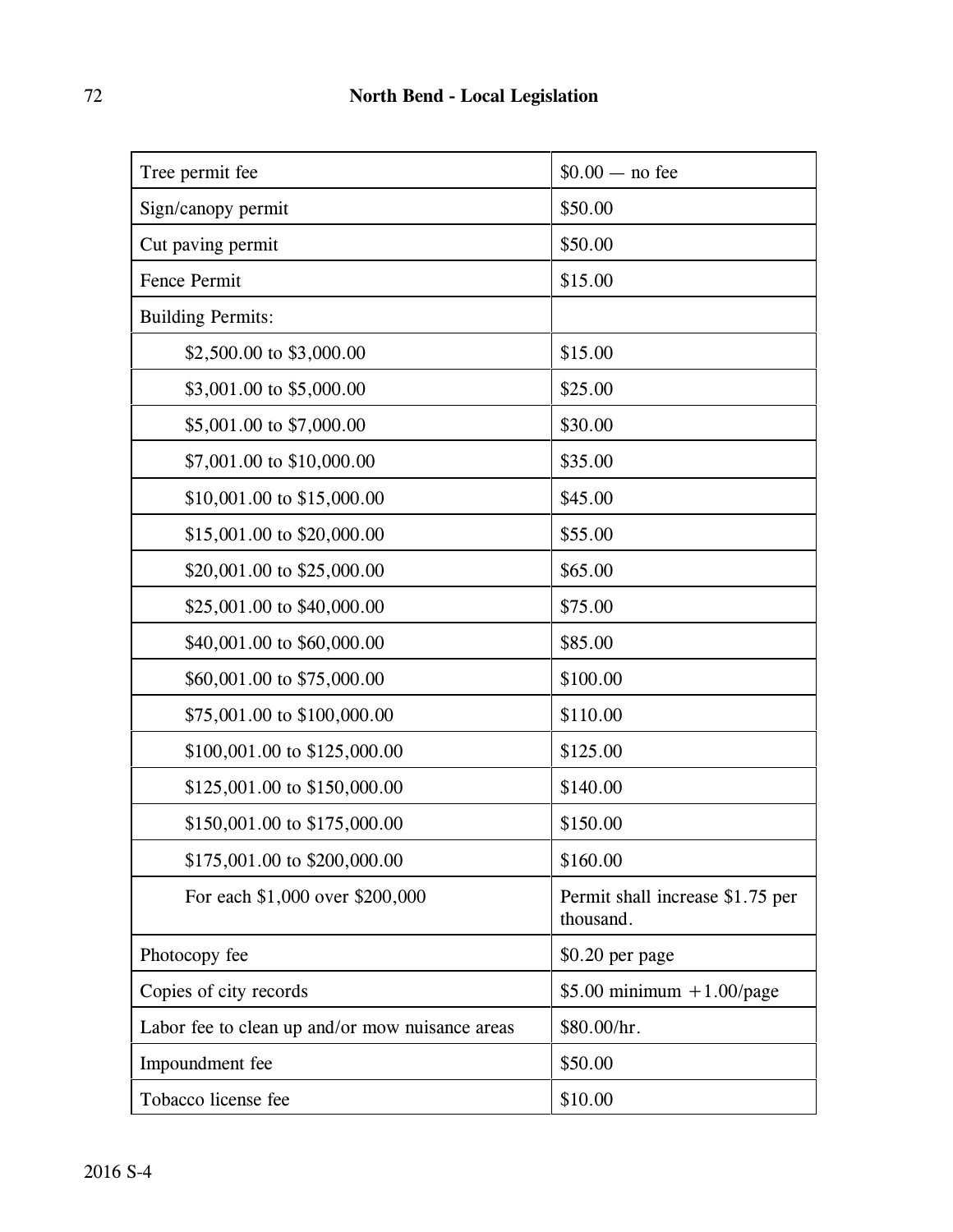| Peddler permit fee                               | $$50.00 +$ Certificate of<br>Insurance                                                |  |  |
|--------------------------------------------------|---------------------------------------------------------------------------------------|--|--|
| Auditorium rent (no alcohol)                     | \$200.00                                                                              |  |  |
| Auditorium rent (alcohol usage permitted)        | $$300.00 + sponsor$                                                                   |  |  |
| Auditorium rent for extra day                    | \$75.00 per day                                                                       |  |  |
| Auditorium use by public schools                 | \$50.00/practice/game                                                                 |  |  |
| Permit to sell fireworks                         | $$100.00 + State license$                                                             |  |  |
| Permit for trailer parks:                        | \$100.00                                                                              |  |  |
| Plumber's permit:                                | $$35.00 + Centificance of$<br>Insurance                                               |  |  |
| Electrician's permit:                            | $$35.00 +$ Certificate of<br>Insurance                                                |  |  |
| Dog tags:                                        | \$6.00<br>Delinquent February 1-\$12.00                                               |  |  |
| Swimming pool rates:                             | Family pass \$100.00<br>Individual pass \$45.00<br>Daily admission \$3.00             |  |  |
| Dump rates:                                      |                                                                                       |  |  |
| Normal pickup loads:                             | \$3.00 (Grass, leaves, branches)                                                      |  |  |
| If there are logs on the pickup                  | \$5.00 (Per log, approx. 6 feet<br>long)                                              |  |  |
| Trucks with logs                                 | \$35.00 per load, no matter how<br>much (1 to whatever)                               |  |  |
| Trailer with logs                                | \$35.00                                                                               |  |  |
| Maximum due per load                             | \$35.00                                                                               |  |  |
| Logs are anything 8 inches in diameter or larger |                                                                                       |  |  |
| Street vendor permit                             | \$50.00 per month                                                                     |  |  |
| <b>Library Community Room</b>                    | \$40.00 for non-profit<br>organizations and private parties<br>with a \$25.00 deposit |  |  |

(Ord. 488, passed 11-18-08; Am. Ord. 514, passed 7-3-12; Am. Ord. 536, passed 7-14-15)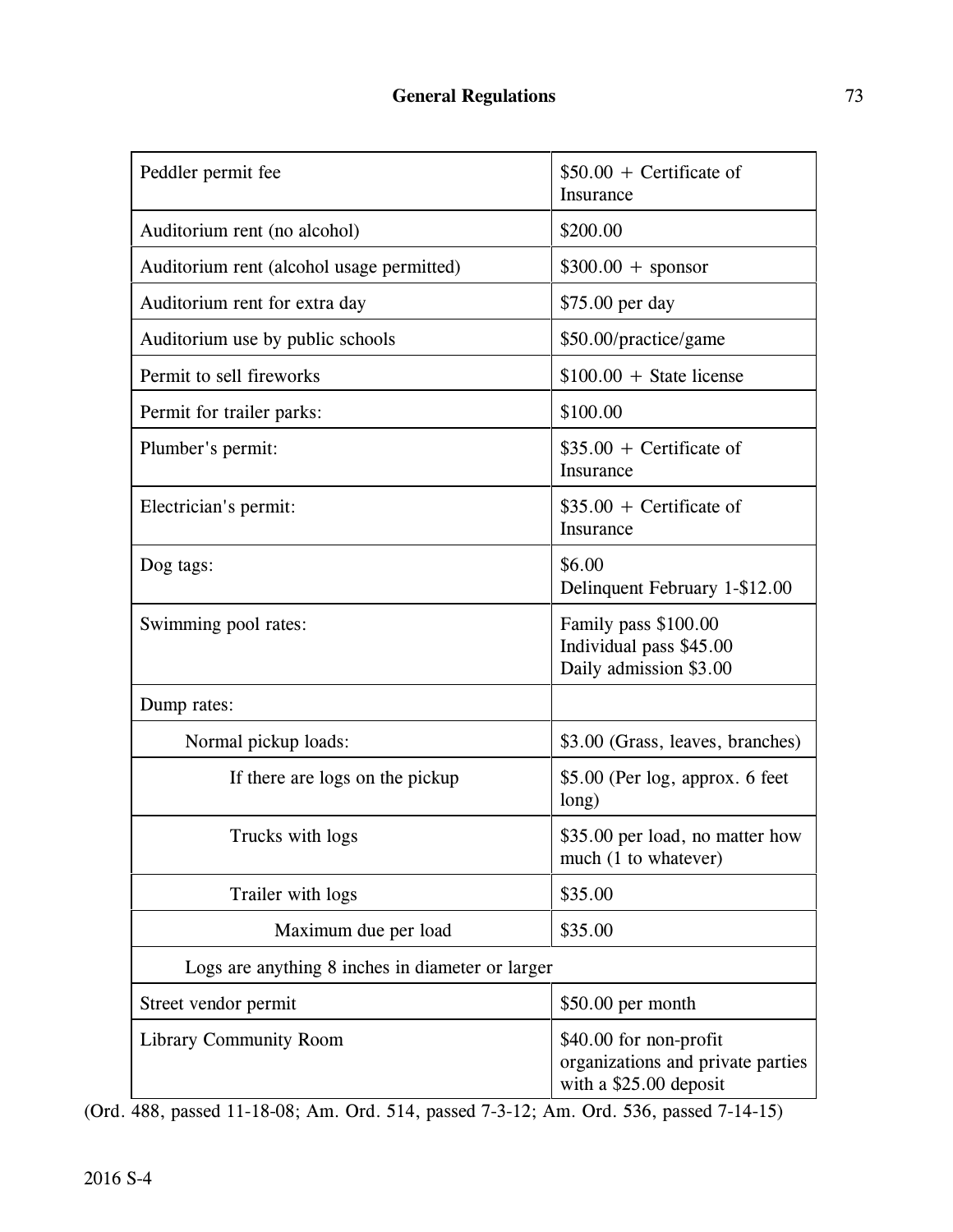### *PARKS AND RECREATION*

### **§ 174.080 PUBLIC PARKS AND BALLFIELDS; HOURS CLOSED.**

(A) All public parks and ballfields of the City of North Bend, Nebraska, including, but not limited to, Groff Field and the North Bend City Park which includes the baseball field, swimming pool, and scout cabin, shall be closed to the public between the hours of 10:30 p.m. at night and 7:00 a.m. the following morning. No person or persons shall be permitted inside said parks and/or ballfields either on foot or in or on any type of vehicle during said hours. This prohibition shall not apply to a person or persons who are in the park or ballfield in conformity with a function or activity for which the use of said park or ballfield, swimming pool, or scout cabin has been authorized or scheduled by an organization who has been authorized by the Mayor and City Council to conduct activities at said location. In the matter of the public interest, the Chief of Police or local law enforcement may order any park or ballfield closed for a period of time as may be deemed necessary for the safety and good order of the City of North Bend, Nebraska.

(B) Any person in violation of this section shall be deemed guilty of a misdemeanor and upon conviction thereof shall suffer the penalty as set forth in § 10.99 of the Nebraska Basic Code. (Ord. 497, passed 6-1-10)

#### *MUNICIPAL AUDITORIUM*

#### **§ 174.090 OWNERSHIP.**

The Municipality owns and manages the Municipal Auditorium. The governing body, for the purpose of defraying the cost of the management, maintenance, and improvements on the Municipal Auditorium may each year levy a tax not exceeding the maximum limit prescribed the state law, on the actual valuation of all real estate and personal property within the municipality that is subject to taxation. The revenue from the said tax shall be known as the Auditorium Fund and shall include all gifts, grants, deed of conveyance, bequests, or other valuable income-producing personal property and real estate from any source for the purpose of endowing the Municipal Auditorium. The Auditorium Fund shall at all times be in the custody of the Municipal Treasurer. The governing body shall have the power to hire and supervise such employees as they may deem necessary and shall pass such rules and regulations for the operation of the Auditorium as may be proper for its efficient management. (Ord. 511, passed 4-3-12)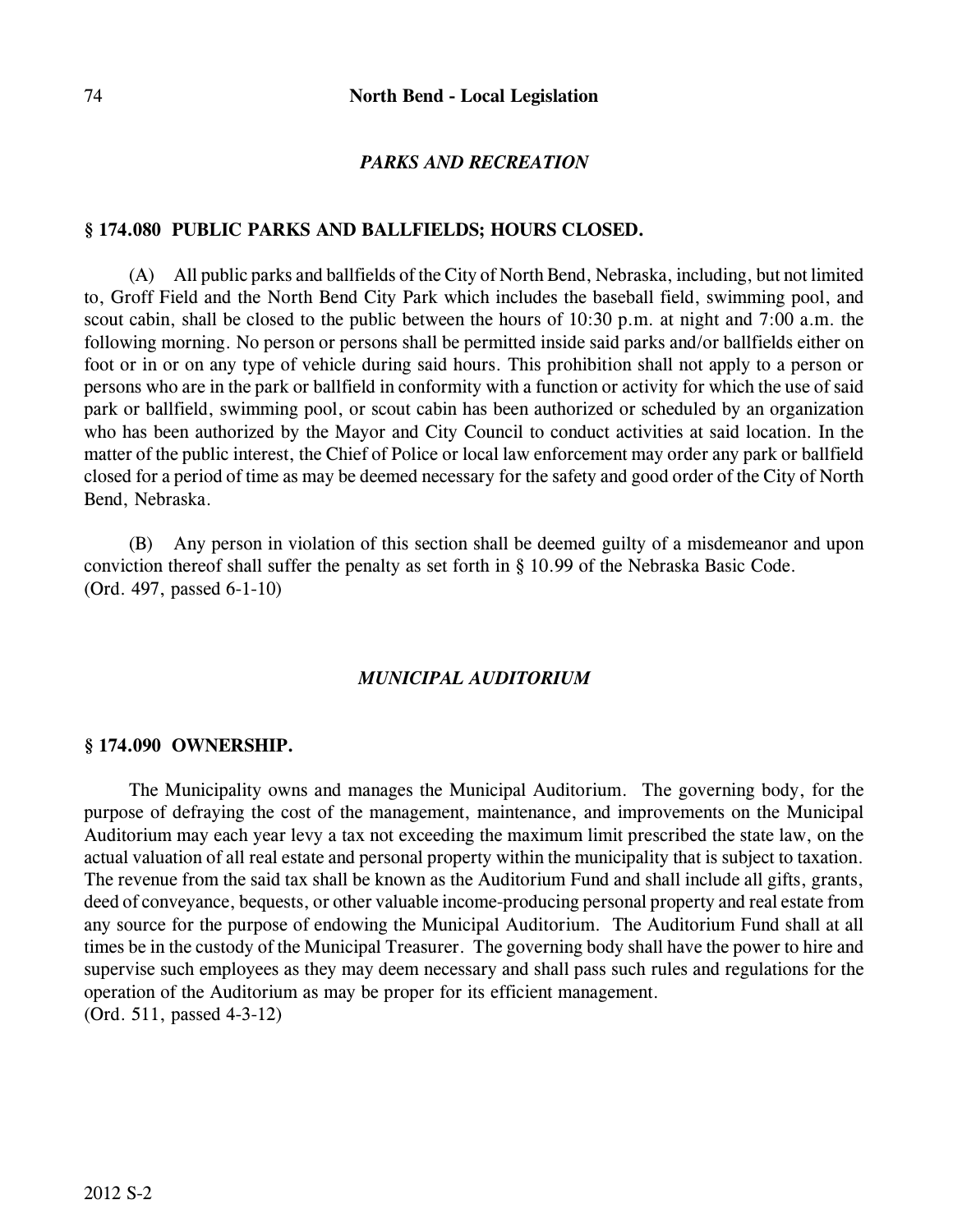### **General Regulations** 74A

### **§ 174.091 RENTALS.**

The governing body may, for the purpose of defraying the expenses involved in maintaining, improving, managing, and beautifying the Auditorium, make a reasonable rental charge for the use by any person or organization of the Auditorium. Rental rates may be structured for classes of persons and organizations in a reasonable manner; provided, that nothing herein shall be construed to permit or allow discrimination on the basis of race, creed, color, or national origin in the classification of persons and organizations for rental purposes.

(Ord. 511, passed 4-3-12)

### **§ 174.092 RULES AND REGULATIONS.**

(A) The governing body shall have the power and authority to enact bylaws, rules, and regulations for the protection of the Municipal Auditorium and the safety of those using the Auditorium facilities. They may provide suitable penalties for the violation of such bylaws, rules, and regulations subject to the supervision and review of the governing body. All damage suffered by the Auditorium during any rental shall be assessed against the person or organization responsible for the rental thereof, or shall be deducted from the damage deposit which the governing body may in their discretion have required prior to the said rental. The governing body may require during any rental, persons deputized as Municipal Police to insure that the said rules and regulations, and the Municipal Code are not violated. The wages of such persons shall be set by the governing body and shall be paid prior to the beginning of the rental period. All rental fees, rules, and regulations shall be on file for public inspection at the office of the Municipal Clerk at any reasonable time.

(B) Full supervision of checking facilities, and receipts of revenue therefrom, shall remain with the governing body.

(C) When the building is furnished free, any extra expense, other than regular routine work, shall be borne by the party or parties using the building.

(D) Smoking in the auditorium is prohibited. All events at which liquor is served must have a sponsor approved by the governing body. (Ord. 511, passed 4-3-12)

### **§ 174.093 RENTAL FEES AND TERMS.**

The Mayor and Council by duly passed resolution shall set fees, terms and regulations for rental and use of the auditorium on such basis as they may determine not inconsistent with § 173.092. (Ord. 511, passed 4-3-12)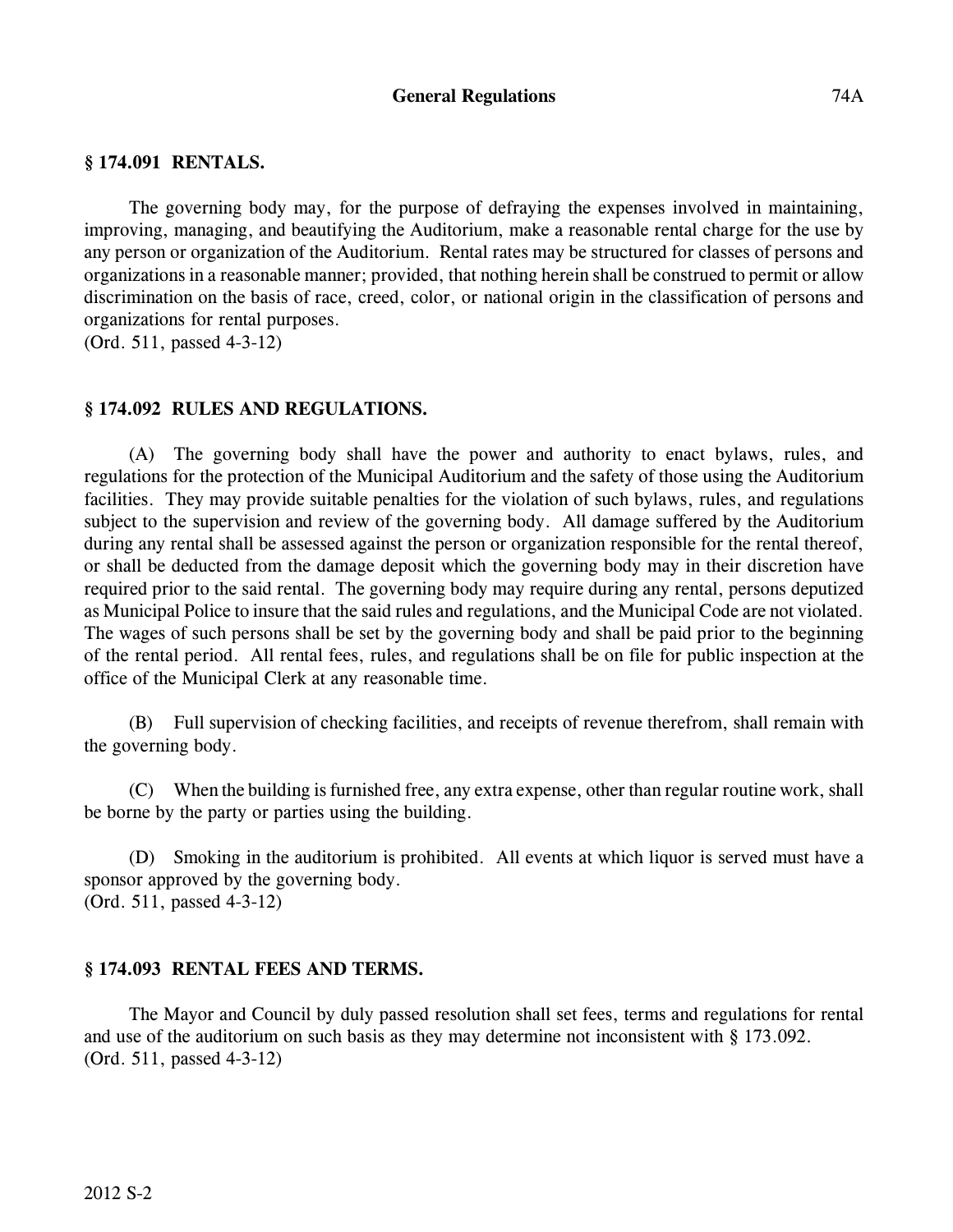## *NUISANCES*

## **§ 174.100 GENERAL PROVISIONS.**

(A) *Purpose.* The City of North Bend, by this subchapter, defines its authority to define, regulate, suppress and prevent nuisances, and to declare what shall be a nuisance for its jurisdiction and to provide services to abate same for the health and sanitation of the city. (Neb. RS 18-1720)

(B) *Definitions.* For purposes of this subchapter the following definitions shall apply unless the context clearly indicates or requires a different meaning.

### *NUISANCE.*

(a) A nuisance consists in doing any unlawful act, or omitting to perform a duty, or suffering or permitting any condition or thing to be or exist, which act, omission, condition or thing:

- 1. Injures or endangers the comfort, repose, health, or safety of others;
- 2. Offends decency;
- 3. Is offensive to the senses;

4. Unlawfully interferes with, obstructs, tends to obstruct, or renders dangerous for passage any stream, public park, parkway, square, street, or highway in the municipality;

- 5. In any way renders other persons insecure in life or the use of property;
- 6. Essentially interferes with the comfortable enjoyment of life and property;

or

7. Tends to depreciate the value of the property of others.

(b) *NUISANCE* includes, but is not limited to, the maintaining, using, placing, depositing, leaving, or permitting of any of the following specific acts, omissions, places, conditions, and things of:

1. Any odorous, putrid, unsound, or unwholesome grain, meat, hides, skins, feathers, vegetable matter, or the whole or any part of any dead animal, fish, or fowl;

2. The emission of smoke, dust, fumes, gases, mists, odors, or polluted air from any source that is injurious or dangerous to human health and safety.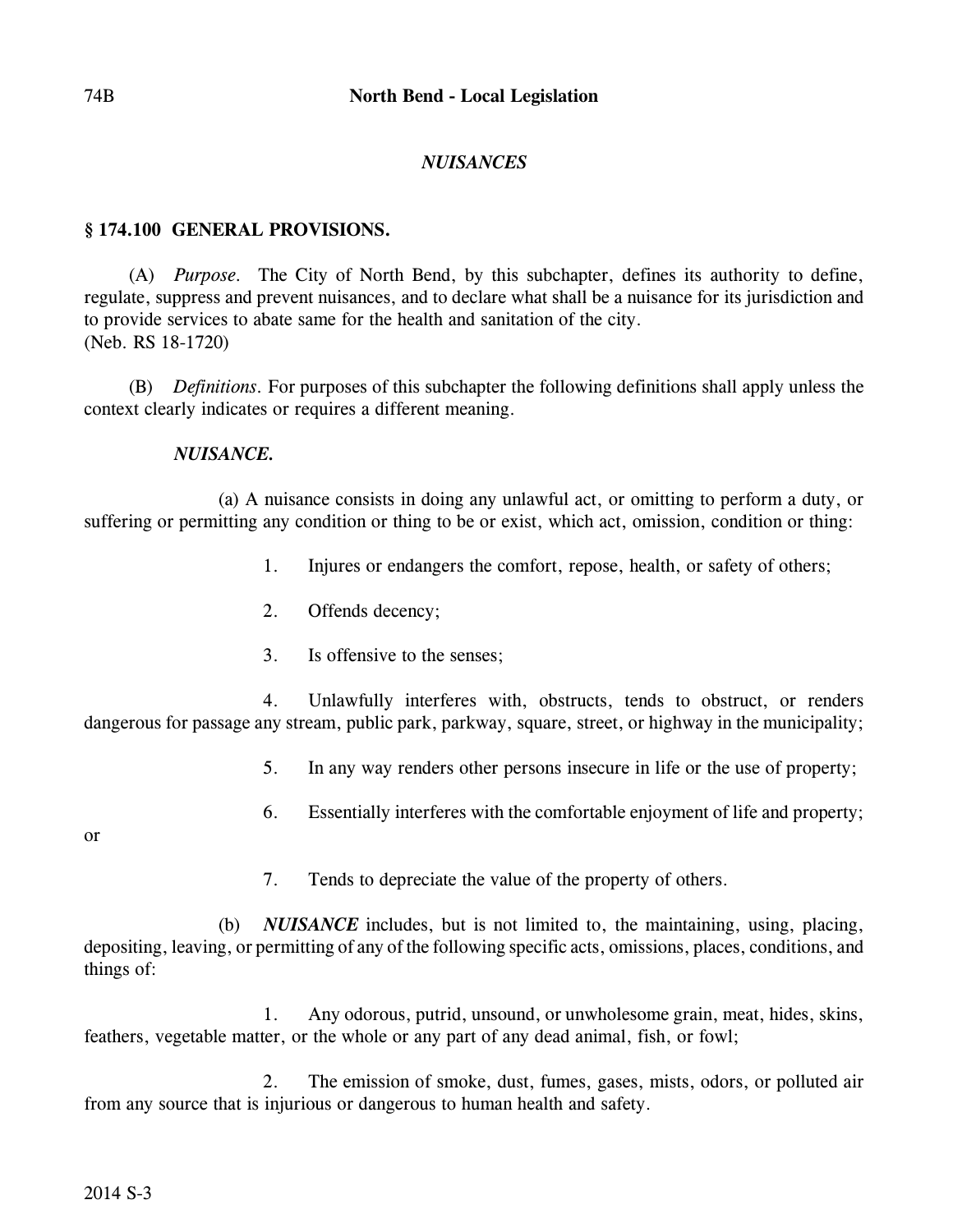3. Privies, vaults, cesspools, dumps, pits, or like places which are not securely protected from flies or rats or other insects and rodents, or which are foul or malodorous;

4. Filthy, littered, or trash-covered cellars, house yards, barnyards, stable yards, factory yards, mill yards, vacant areas in rear of stores, granaries, vacant lots, houses, buildings, or premises;

5. Dead animals or dead animals buried within the corporate limits;

6. Animal manure in any quantity which is not securely protected from flies and the elements, or which is kept or handled in violation of any ordinance of the municipality;

7. Hauling any garbage, waste, or refuse matter through the streets, alleys, and public ways except when the same is loaded and conveyed in such a way when none of the contents shall be spilled;

8. Liquid household waste, human excreta, garbage, butcher's trimmings and offal, parts of fish, or any waste vegetable or animal matter in any quantity. Nothing herein contained shall prevent the temporary retention of waste in receptacles nor the dumping of non-putrefying waste in a place and manner approved by the municipality;

9. Tin cans, bottles, glass, cans, ashes, small pieces of scrap iron, wire metal articles, bric-a-brac, broken stone or cement, broken crockery, broken glass, broken plaster, and all trash or abandoned material, unless the same be kept in covered bins or galvanized iron receptacles;

10. Trash, litter, rags, accumulations of barrels, boxes, crates, packing crates, mattresses, bedding, excelsior, packing hay, straw or other packing material, lumber not neatly piled, scrap iron, tin or other metal not neatly piled, old automobiles or parts thereof, or any other waste materials when any of the articles or materials create a condition in which flies or rats or other insects or rodents may breed or multiply, or which may be a fire danger, or which are so unsightly as to depreciate property values in the vicinity;

11. Any unsafe building, unsightly building, billboard, or other structure, or any old, abandoned or partially destroyed building or structure or any building or structure commenced and left unfinished, which buildings, billboards, or other structures are a fire hazard, or a menace to the public health or safety, or are so unsightly as to depreciate the value of property in the vicinity;

12. All places used or maintained as junk yards, or dumping grounds, or for the wrecking and dissembling of automobiles, trucks, tractors, or machinery of any kind, or for the storing or leaving of worn-out, wrecked or abandoned automobiles, trucks, tractors, or machinery of any kind, or of any of the parts thereof, or for the storing or leaving of any machinery or equipment used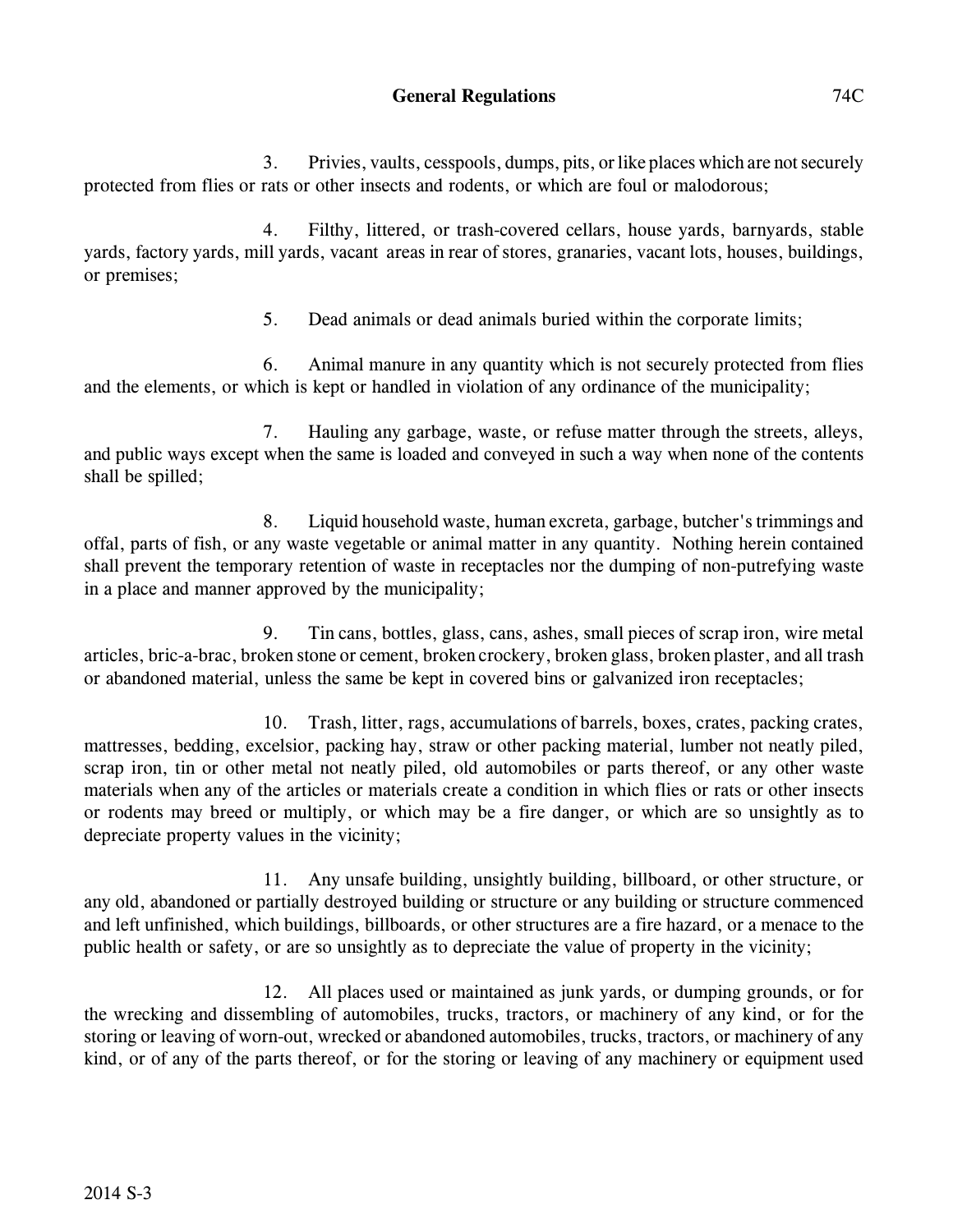by contractors or builders or by other persons, which places are kept or maintained so as to essentially interfere with the comfortable enjoyment of life or property by others, or which are so unsightly as to tend to depreciate property values in the vicinity thereof;

13. Stockyards, granaries, mills, pig pens, cattle pens, chicken pens or any other place, building or enclosure, in which animals or fowls of any kind are confined or on which are stored tankage or any other animal or vegetable matter, or on which any animal or vegetable matter including grain is being processed, when the places in which the animals are confined, or the premises on which the vegetable or animal matter is located are maintained and kept in such a manner that foul and noxious odors are permitted to emanate therefrom to the annoyance of inhabitants of the municipality or are maintained and kept in such a manner as to be injurious to the public health;

14. Dead or diseased trees within the right-of-way of streets within the corporate limits of the city, or on private property within the one mile zoning jurisdiction beyond the corporate limits;

(Neb. RS 17-555)

15. Undrained lots which hold or may hold stagnant water or any other

nuisance;

16. Any condition which allows the perpetuating of insects and rodents;

17. Storage, accumulation, keeping, placing, or allowing to remain trash, garbage, scrap and wrecked, worn-out, broken or inoperative, or partially destroyed or disassembled personal or real property of any kind, including any junk or abandoned motor vehicles, tractors, trailers, machinery, and equipment;

18. Any vehicle which is not properly registered, or is inoperable, wrecked, junked, or partially dismantled and remaining longer than 30 days on private property. This does not apply to a vehicle in an enclosed building, a vehicle on the premises of a business enterprise operated in a lawful place and manner, when necessary to the lawful operation of such business enterprise (such as a licensed salvage dealer, motor vehicle dealer or farm implement dealer), or a vehicle in an appropriate storage place or depository maintained in a lawful place and manner, and so long as the premises which said vehicle is located is not a nuisance and is maintained in a healthful and safe condition. *VEHICLE* means the same as defined by Neb. RS 60-136: a motor vehicle, all-terrain vehicle, minibike, trailer, or semitrailer. *PROPERLY REGISTERED* means as required by Nebraska Statutes;

19. Lots, pieces of ground, and the adjoining streets and alleys with growth of weeds or noxious growth;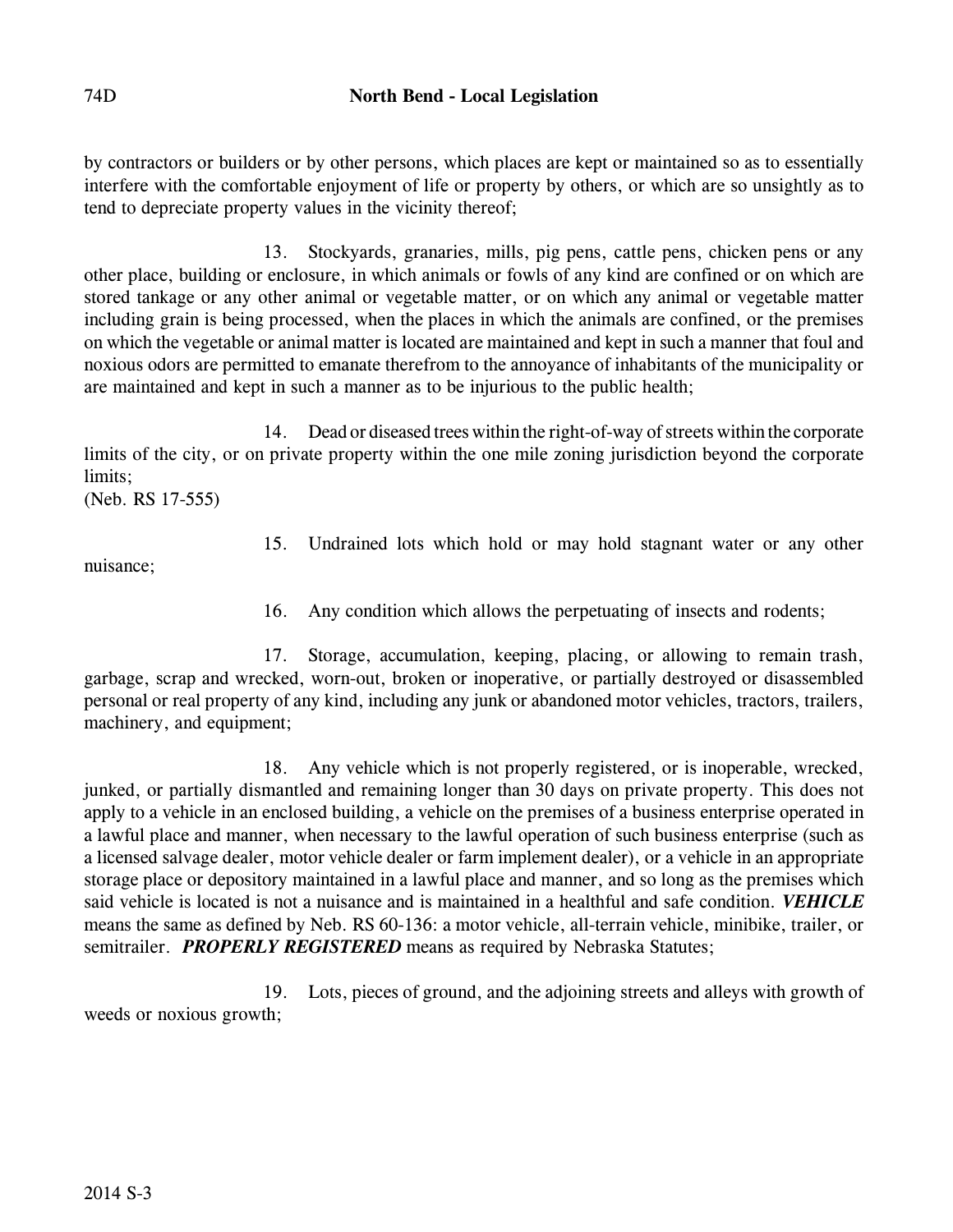20. All other things specifically designated as nuisances elsewhere in the City

Code. (Neb. RS 18-1720) (Ord. 523, passed 11-19-13)

## **§ 174.101 ABATEMENT SERVICES AND NOTICE PROCEDURE FOR NUISANCES.**

(A) *Nuisance Officer.* The city shall appoint an individual or organization to identify and enforce abatement of nuisances within the city. Said individual or organization shall be identified as the Nuisance Officer and said appointment shall be identified by resolution of the city.

(B) *Identifying nuisances.*

(1) The city may identify suspected nuisances, in which case the City Clerk, shall upon direction of the City Board, notify Nuisance Officer of the suspected location, person or persons in violation of any provision of this chapter and provide the address of such alleged nuisance.

(2) The city may request that the Nuisance Officer audit the city for nuisances in the city as defined by the City Code. The Nuisance Officer shall then view the property or area for any violations of the nuisances of the city. Nuisance Officer shall not go upon private property for said audit unless granted permission by the resident/owner of suspected property.

(C) *Confirming, documenting and presenting nuisances.* Nuisance Officer shall identify and confirm that in his or her opinion a nuisance exists as defined by federal, state or city law.

(1) Upon confirming that a nuisance appears to exist the Nuisance Officer shall document said nuisance with photographs and other evidence pertinent to the situation. Nuisance Officer will also obtain the legal description of the property and identify the current owners and, if possible, the occupants of the property upon which the nuisance exists.

(2) Nuisance Officer shall then present this information to the city governing board at a regular or special meeting for its confirmation that a nuisance exists as stated in § 174.102. (Ord. 523, passed 11-19-13)

## **§ 174.102 ENFORCEMENT.**

(A) *Enforcement procedures.* The nuisance, health and/or sanitation violation is brought to the governing body by the Nuisance Officer, or the Board of Health or upon the governing body's own action. The Governing Body then may declare by resolution a nuisance, health and/or sanitation violation. The nuisance, health, and/or sanitation ordinances may be enforced by: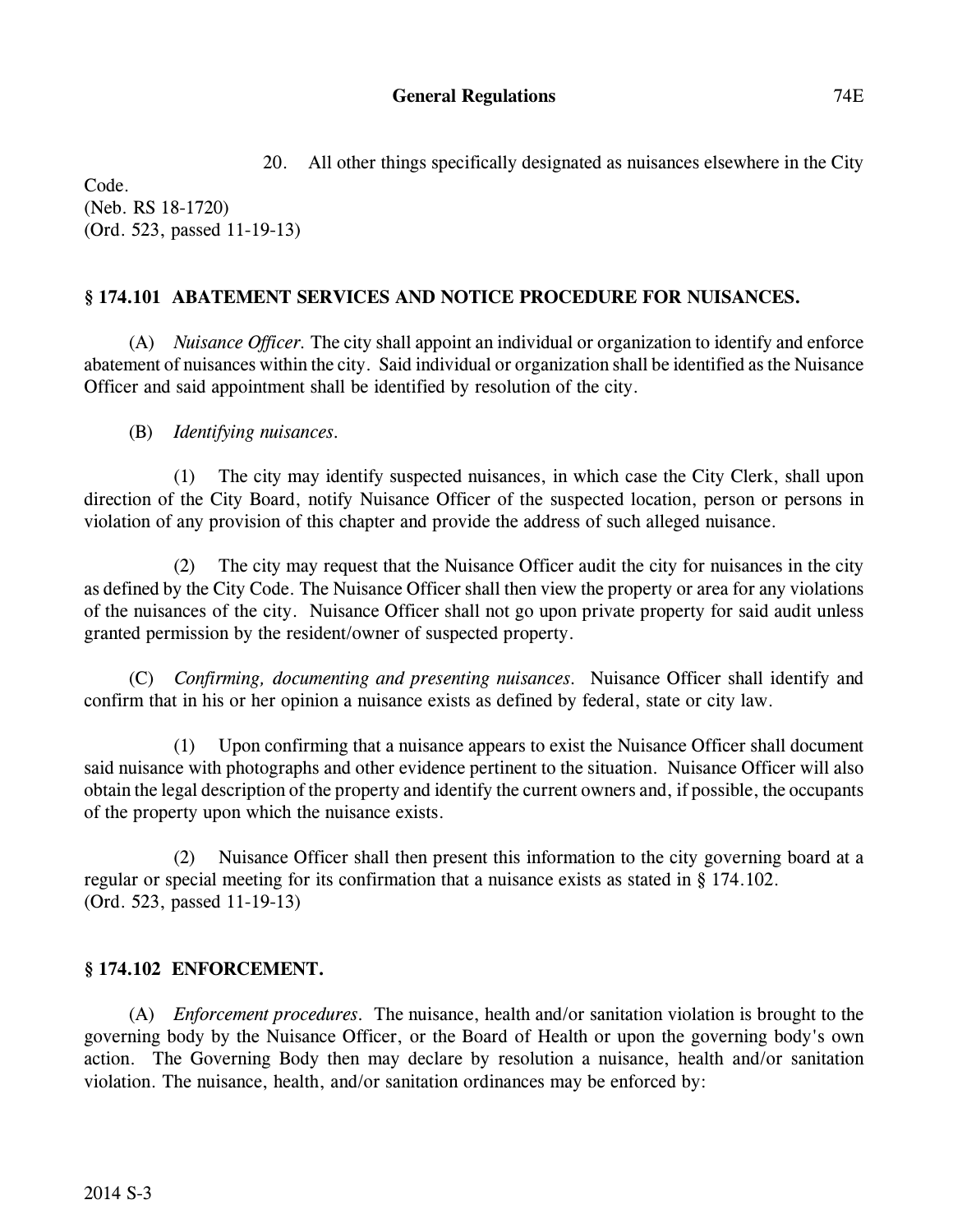(1) City administrative procedures;

(2) Penal prosecutions through the courts, and/or;

(3) By civil procedures in the courts. Any of these procedures, or any combination of these procedures may be used to enforce the nuisance, health and/or sanitation ordinances of the city.

(B) *Administrative procedure.* The city may proceed with abatement of the nuisance, sanitation, and/or health violation with or without court involvement after the following procedure is followed:

(1) After a nuisance is declared the City Clerk notifies the Nuisance Officer to serve notice upon the violator(s).

(2) The Nuisance Officer shall prepare and serve notice which shall describe the found nuisance and state the required date of abatement and removal of the nuisance shall be accomplished. The notice shall also provide information as to how the interested parties may request a hearing before the governing body described in division (B)(4) below.

(3) The notice shall be given to each owner or owner's duly authorized agent and to the occupant, if any, by personal service or certified mail. If notice by personal service or certified mail is unsuccessful, said notice shall be given by a single publication in a newspaper of general circulation in the city or county of the city, and by conspicuously posting the notice on the lot or ground upon which the nuisance is to be abated and removed. The date of service is determined by the later of certified mail receipt, personal service or publication date.

(4) The accused violator (owner/agent/occupant) may request in writing a hearing before the governing body of the city within five days after notice of violation is served or published. For tree nuisance violations the period for requesting a hearing is extended to 30 days after service.

(5) If no request for a hearing is received in the required time period, the governing body may cause a hearing to be held. This option is at the sole discretion of the governing body to be used in exceptional cases.

(6) If a hearing is requested, the City Clerk shall fix date of said hearing to be no later than 15 days from receipt of the request for the hearing. Notice of said hearing and with the date and time shall be served upon the agent, owner, and of the nuisance property by certified and regular mail.

(7) The hearing shall be a "show cause" hearing in which the agent, owner, occupant of the nuisance property (objecting property) shall provide evidence why the alleged condition should not be found to be a public nuisance and remedied. This hearing shall be heard before a quorum of the governing body. The presiding official of the governing body may conduct the hearing or said presiding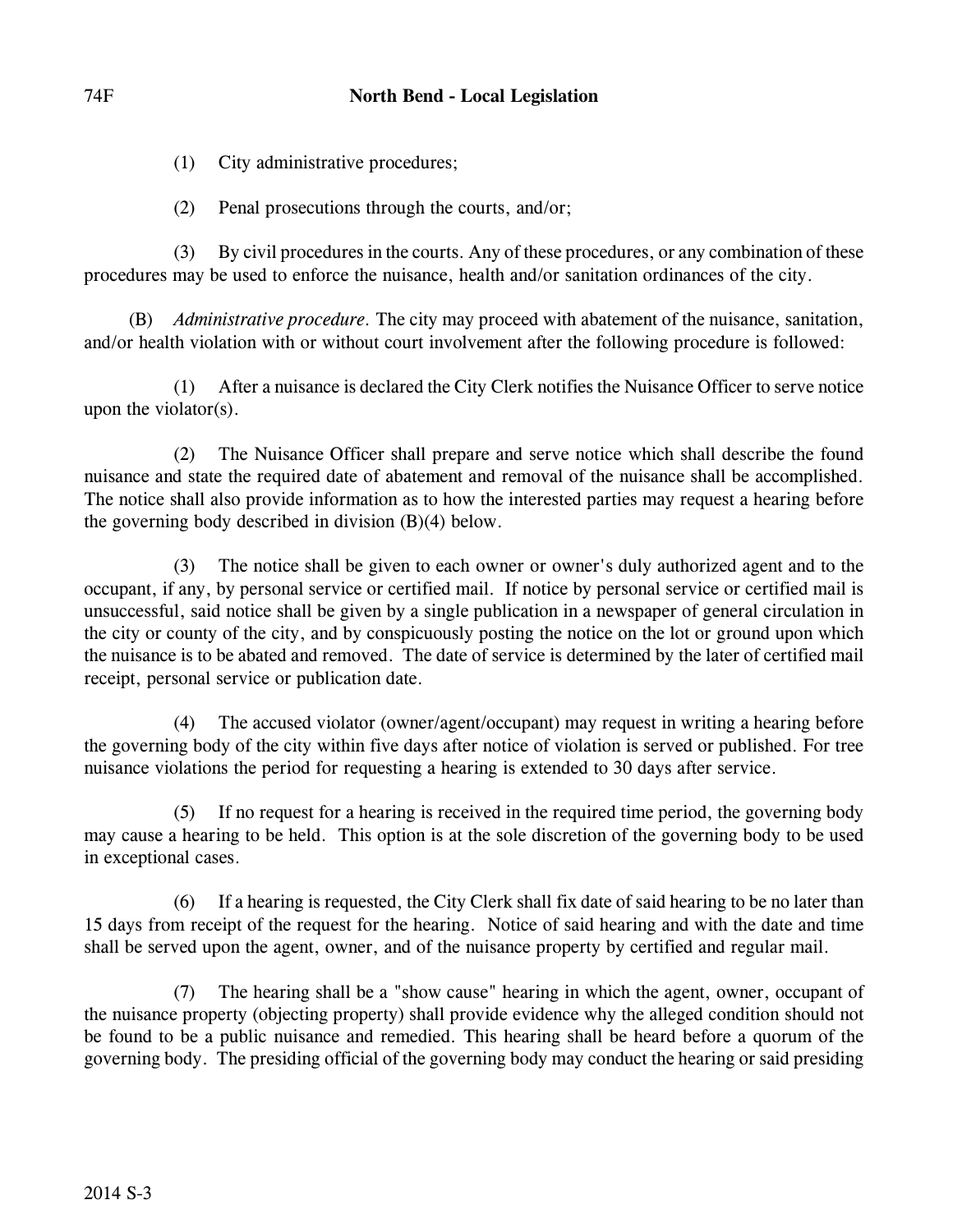## **General Regulations** 74G

official may appoint another person as the hearing officer to conduct the hearing (said hearing officer may be the City Attorney or the Enforcement Officer). At the hearing the hearing officer shall mark and receive evidence which was presented when the finding of a nuisance was made, relevant evidence of the nuisance since that time, and evidence that the notices were properly given. The objecting party shall then provide its evidence. The rules of evidence are not required at said hearing, but all evidence must be relevant to the particular nuisance being heard. Testimony shall be under oath as administered by the hearing officer or any person so designated by the hearing officer, and the person providing the testimony is subject to the laws of perjury. Evidence may be submitted in writing by affidavit.

(8) No laterthan 14 days after the hearing and consideration of the evidence, the governing board may by majority vote rescind the resolution of violation. If the resolution of violation is not rescinded, it shall stand. Furthermore, if the objector or its designated agent fails to appear at the hearing or does not provide evidence, the nuisance shall stand. If the resolution is not rescinded, the governing board may, by resolution, extend the date that owner, occupant, lessee, or mortgagee shall abate and remedy the said public nuisance, but in no case shall this time exceed 60 days. The findings of the governing board shall be made no later than 14 days after the hearing and notice of its finding shall be served upon the objecting party by regular U.S. Mail within five days of the finding. The finding of this hearing is final, provided that an interested party or parties may appeal such decision to the appropriate court for adjudication.

(9) If the Nuisance Officer determines the nuisance is not remedied and abated within the time period designated, the city shall cause the abatement of the nuisance.

(10) If an interested party properly appeals to an appropriate court the findings and orders of the city, the city actions shall be stayed during until such time that the legal proceedings are completed or dismissed. In cases of appeal from an action of the city condemning real property as a nuisance or as dangerous under the police powers of the municipality, the owners of the adjoining property may intervene in the action at any time before trial. (Neb. RS 19-710)

(C) *Penal court enforcement procedure.* If the declared nuisance, health, and/or sanitation are not abated within 15 days that the notice is served upon the owner and/or occupant, and the City Clerk has not received a request for hearing, the Nuisance Officer may cause issue of a citation for the code violation.

(1) The citation shall be prosecuted to the appropriate court by the City Attorney or other designated prosecutor for the city.

(2) A person or persons found guilty of these violations shall be guilty of a misdemeanor and fined up to \$500 per each offense.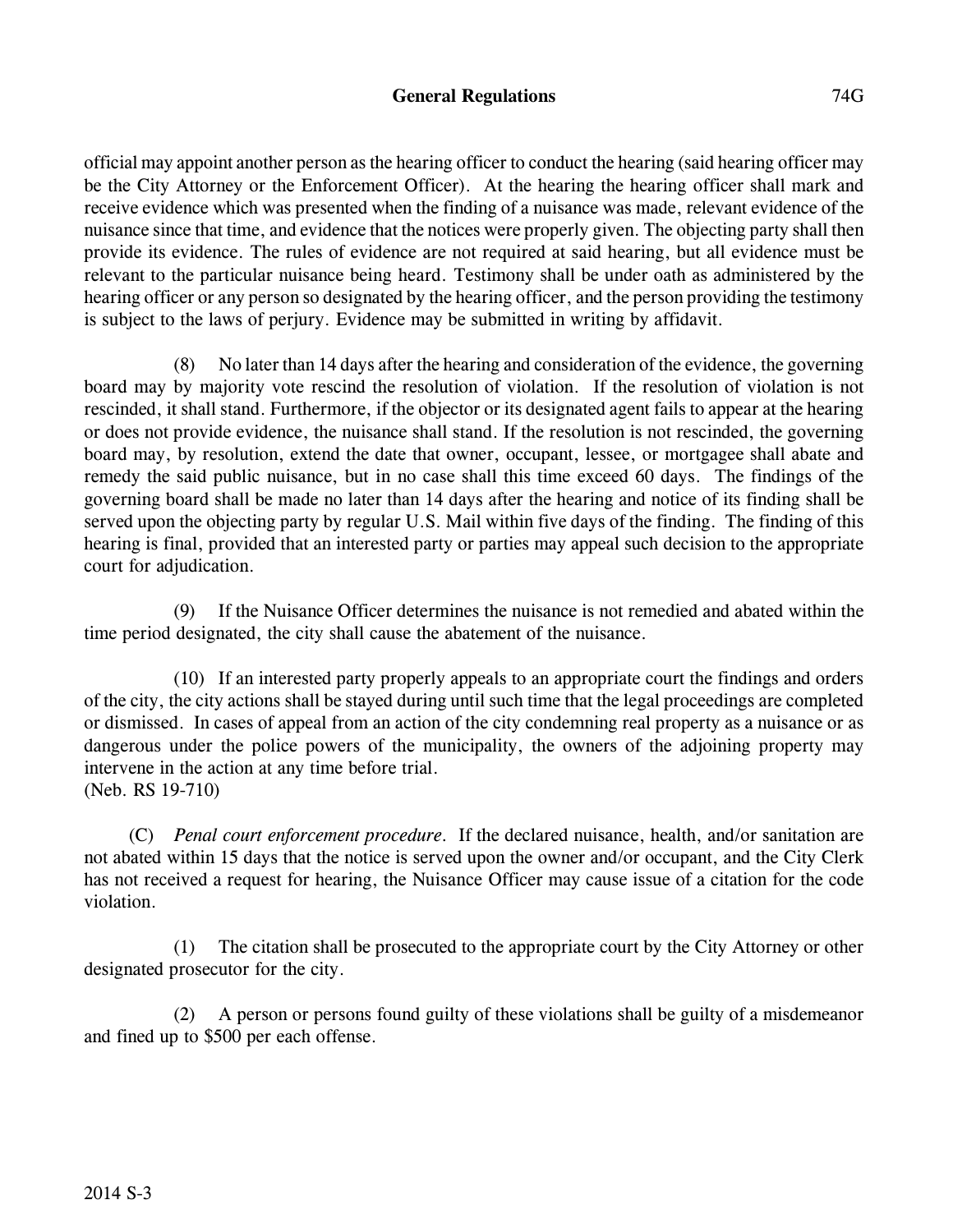(3) Each day that the nuisance as identified in the nuisance resolution and notice, is not abated shall be a separate offense and subject to a separate fine.

(D) *Civil court procedure.* The governing board may instruct by resolution the City Attorney to file a civil action for the abatement of a nuisance. Said civil suit may commence after 15 days notice has been served as stated in § 174.101, and may be filed and prosecuted at the same time any other enforcement procedure has commenced, terminated or in progress. (Ord 523, passed 11-19-13)

## **§ 174.103 EXPENSES.**

(A) When the city has effected the abatement of the nuisance, health and/or sanitation violation through either city employees or through contract with a third party and has incurred expenses and costs thereof, the actual cost thereof shall be charged to the owner, agent, occupant or person in possession, charge or control of such property. The billing shall be calculated at the actual cost of abating the nuisance plus a \$25 administrative fee.

(B) This billing shall be submitted to the last known address of the owner of the nuisance property as found in the County Treasurer's office by regular U.S. Mail.

(C) If said costs are not paid within two months after the work is done and one month after the expenses and costs are submitted to the owner and/or occupant, the city may levy and assess the expenses and costs upon the real estate benefitted by the actions in the same manner as other special assessments are levied and assessed, and the city may collect said assessments in the same procedure as other special assessments are collected. The city may also recover said expenses and costs of abating the nuisance, health and/or sanitation violation(s) in a civil action in the courts of the appropriate county in Nebraska. (Ord. 523, passed 11-19-13)

# **§ 174.999 PENALTY.**

The following fees and penalties shall be levied for violating § 174.003:

|     | (A) First offense: $\dots \dots \dots \dots \dots \dots \dots \dots \dots \dots \dots \dots \dots \dots \dots \dots \$ \$25.00 |  |
|-----|--------------------------------------------------------------------------------------------------------------------------------|--|
| (B) | Within 12 months of the first offense                                                                                          |  |
| (C) | Subsequent offenses:\$25.00 for each additional offense<br>Within 12 months of the first offense                               |  |